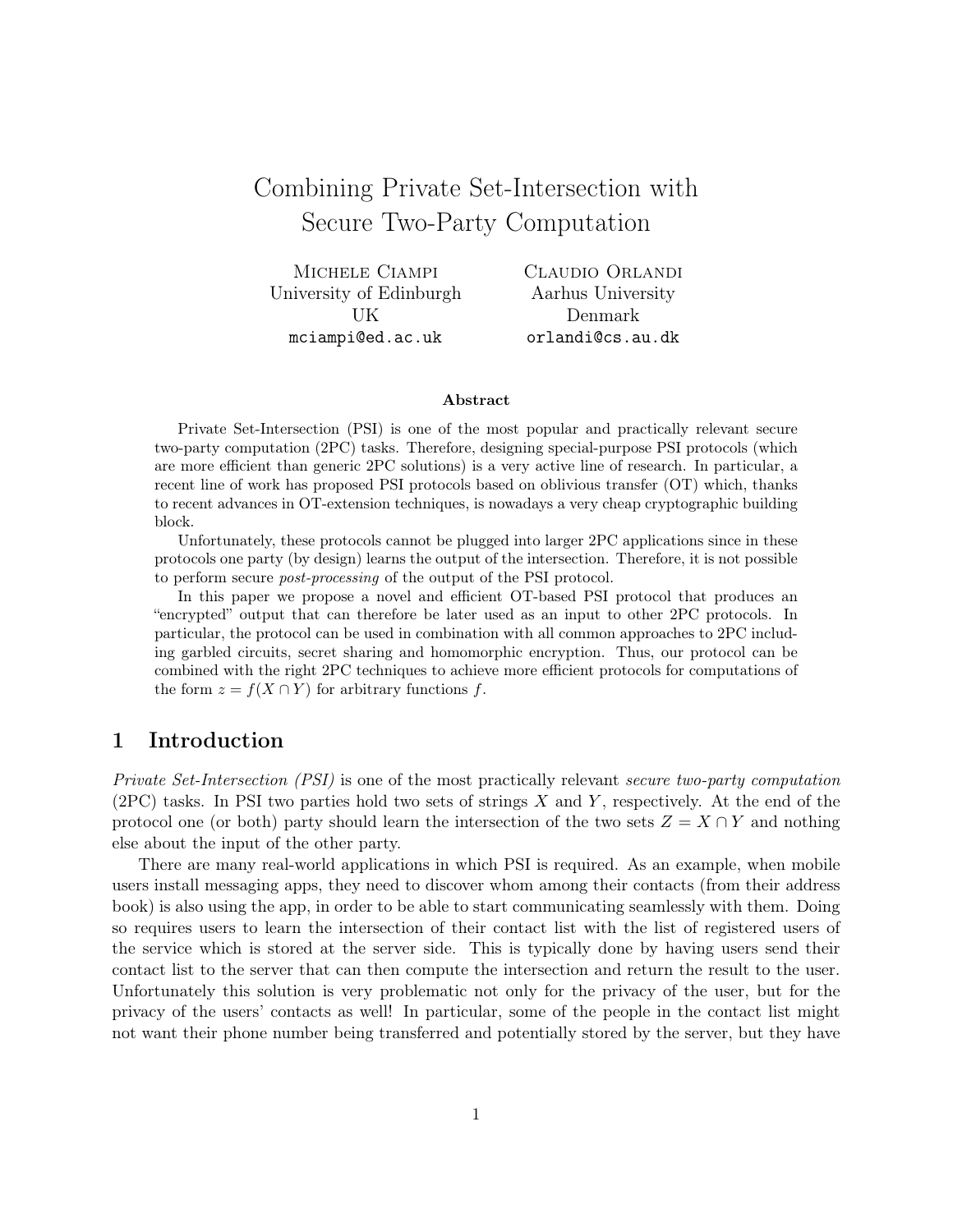no control over this.<sup>[1](#page-1-0)</sup> Note that this is not just a theoretically interesting problem and that Signal (one of the most popular end-to-end encrypted messaging app) has recently recognized this as being a real problem and offered partial solutions to it.<sup>[2](#page-1-1)</sup> PSI has many other applications, including computing intersections of suspect lists, private matchmaking (comparing interests), testing human genome  $[BBC^+11]$ , privacy-preserving ride-sharing  $[HOS17]$ , botnet detection  $[NMH^+10]$ , advertisment conversion rate  $[IKN^+17]$  $[IKN^+17]$  and many more.

From a feasibility point of view, PSI is just a special case of 2PC and therefore any generic 2PC protocol (such as [Yao82, GMW87]) could be used to securely evaluate PSI instances as well. However, since PSI is a natural functionality that can be applied in numerous real-world applications, many efficient protocols for this specific functionality have been proposed, with early results dating back to the 80s [Sha80, Mea86]. The problem was formally defined in [FNP04] and follow up work increased the efficiency of PSI protocols to have complexity only *linear* in the inputs of the parties [JL10, CT10]. A very recent work shows how to obtain a protocol where communication complexity is linear in the size of the smaller set and logarithmic in the larger set [\[CLR17\]](#page-25-0).

However, these protocols still require performing expensive public-key operations (e.g., exponentiations) for every element in the input sets. As public-key operations are orders of magnitudes more expensive than symmetric key operations, these protocols are not practically efficient for large input sets. In the meanwhile, generic techniques for 2PC had improved by several orders of magnitude and the question of whether special purpose protocols or generic protocols were most efficient has been debated in [HEK12, CT12]. Due to its practical relevance, PSI protocols in the server-aided model have been proposed as well [KMRS14]. Independent and concurrent works [\[PSWW18,](#page-28-0) [FNO18\]](#page-26-1) (which were not publicly available at time we first posted our paper on ePrint) consider the problem of using a PSI protocol to construct more complex functionality in an efficient way. More specifically, [\[PSWW18\]](#page-28-0) provides a way to securely compute many variants of the set intersection functionality using a clever combination of Cuckoo hashing and garbled circuit. The work of Falk et al. [\[FNO18\]](#page-26-1) focuses on obtaining a PSI protocol that is efficient in terms of communication. In addition, the authors of [\[FNO18\]](#page-26-1) propose a PSI protocol where the output can be secret shared that has communication complexity of  $O(m\lambda \log \log m)$ , where  $\lambda$  is the bit-length of the elements and m is the set-size.

The techniques used in our paper significantly differ from the techniques used in [\[PSWW18,](#page-28-0) [FNO18\]](#page-26-1). Our solution avoids the use of garbled circuits and rely on the security and the efficiency of OT and symmetric key encryption schemes.

#### 1.1 OT-based PSI

The most efficient PSI protocols today are those following the approach of PSZ [PSSZ15, PSZ14]. These protocols make extensive use of a cryptographic primitive known as *oblivious transfer (OT)*. While OT provably requires expensive public-key operation, OT can be "extended" as shown by [IKNP03, ALSZ13, KK13] i.e., the few necessary expensive public-key operations can be amortized over a very large number of OT instances, and the marginal cost of OT is only a few (faster)

<span id="page-1-0"></span><sup>&</sup>lt;sup>1</sup>Some apps do not transfer the contact list in cleartext, but a hashed version instead. However, since the domain space of phone numbers is small enough to allow for brute forcing of the hashes, this does not guarantee any real privacy guarantee.

<span id="page-1-1"></span><sup>2</sup>Unfortunately, the Signal team has concluded that current PSI protocols are too inefficient for their application scenario and relied on trusted-hardware instead, in the style of  $[TLP<sup>+</sup>17]$ . See <https://signal.org/blog/private-contact-discovery/> for more details on this.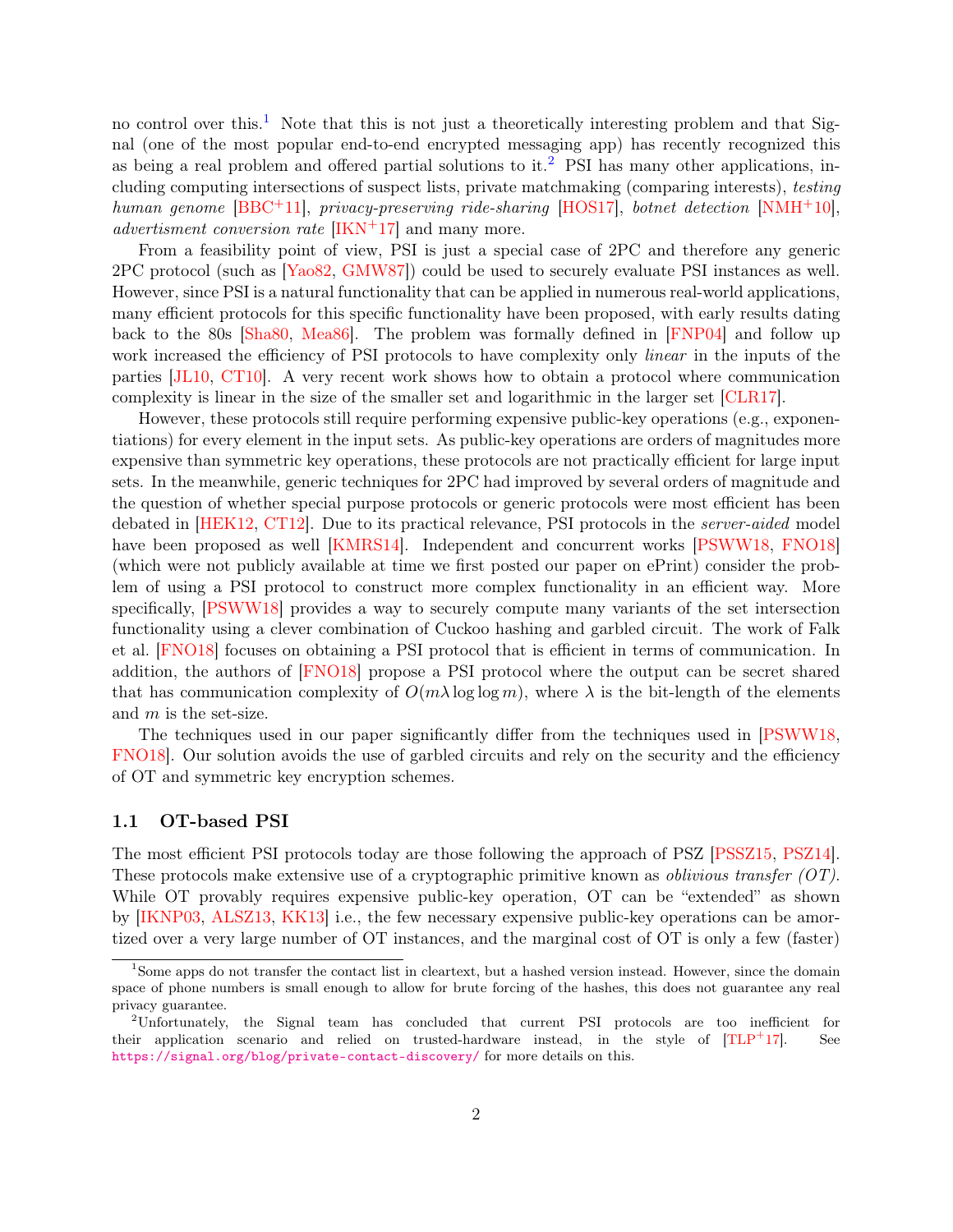symmetric key operations instead. In particular, improvements in OT-extension techniques directly imply improvements to PSI protocols as shown by e.g., [KKRT16, OOS17].

In a nutshell, the PSZ protocol introduced two important novel ideas to the state of the art of PSI. First, they give an efficient instantiation of the private set membership protocol (PSM) introduced in [FIPR05] based on OT. Second, they show how to efficiently implement PSI from PSM using hashing techniques. (An overview of their techniques is given below).

#### 1.2 Our contribution

The main contribution of this paper is to give an efficient instantiation of PSM that provides output in encrypted format and can therefore be combined with further 2PC protocols. Our PSM protocol can be naturally combined with the hashing approach of PSZ to give a PSI protocol with encrypted output achieving the same favourable complexity in the input sizes. This enables the combination the efficiency of modern PSI techniques with the potentials of general 2PC. Combining our protocols with the right 2PC post-processing allows more efficient evaluation of functionalities of the form  $Z = f(X \cap Y)$  for any function f. Like in PSZ we only focus on semi-honest security. Using the protocol together with an actively secure OT-extension protocol such as [ALSZ15, KOS15] would result in a protocol with *privacy* but not *correctness* (i.e., the view of the protocol without the output can be efficiently simulated), which is a meaningful notion of security in some settings. PSI protocols with security against malicious adversaries have been proposed in e.g., [HL08, RR17a, [RR17b\]](#page-28-1). It is an interesting open problem to design efficient protocols which are both secure against active (or covert) adversaries and that produce encrypted output. Also, like in PSZ, we only focus on the two-party setting. The recent result of [HV17] has shown that multiparty set-intersection can be computed efficiently. Extending our result to the multiparty case is an interesting future research direction.

We also compare the computation complexity of our scheme for PSM with all the circuit-based PSI approaches (which can be combined with further postprocessing) proposed in [\[PSZ16\]](#page-28-2). More precisely, in Table [1](#page-3-0) we compare our protocol with the protocols of [\[PSZ16\]](#page-28-2) in terms of number of symmetric key operations, and bits exchanged between the parties. The result of this comparison is that our protocol has better performance, in terms of computational complexity, than all the circuit-based PSI approaches considered for our comparison[3](#page-2-0) . We refer the reader to App. [A](#page-15-0) for more details about this comparison.

#### 1.3 Improving the efficiency of smart contract protocols

Most of the cryptocurrency systems are built on top of blockchain technologies where miners run distributed consensus whose security is ensured as long as the adversary controls only a minority of the miners. Some cryptocurrency systems allow to run complex programs and decentralized applications on the blockchain. In Ethereum<sup>[4](#page-2-1)</sup> those programs are called smart contracts. Roughly speaking, the aim of a smart contract is to run a protocol and start a transaction to pay a user of the cryptocurrency systems according to the output of the protocol execution. Unfortunately, this

<span id="page-2-0"></span><sup>&</sup>lt;sup>3</sup>The complexity of the protocols proposed in [\[PSZ16\]](#page-28-2) depends upon parameters that are also related to the used hash function. In order to make our comparison fair, we have set these parameters as showed in the first column in Table 10 of [\[PSZ16\]](#page-28-2). More precisely, the authors of [\[PSZ16\]](#page-28-2) show in that table which parameters are adopted for their empirical efficiency comparison for the case where one set is much greater than the other set (which is exactly the case of PSM).

<span id="page-2-1"></span><sup>4</sup> <http://www.ethereum.org>.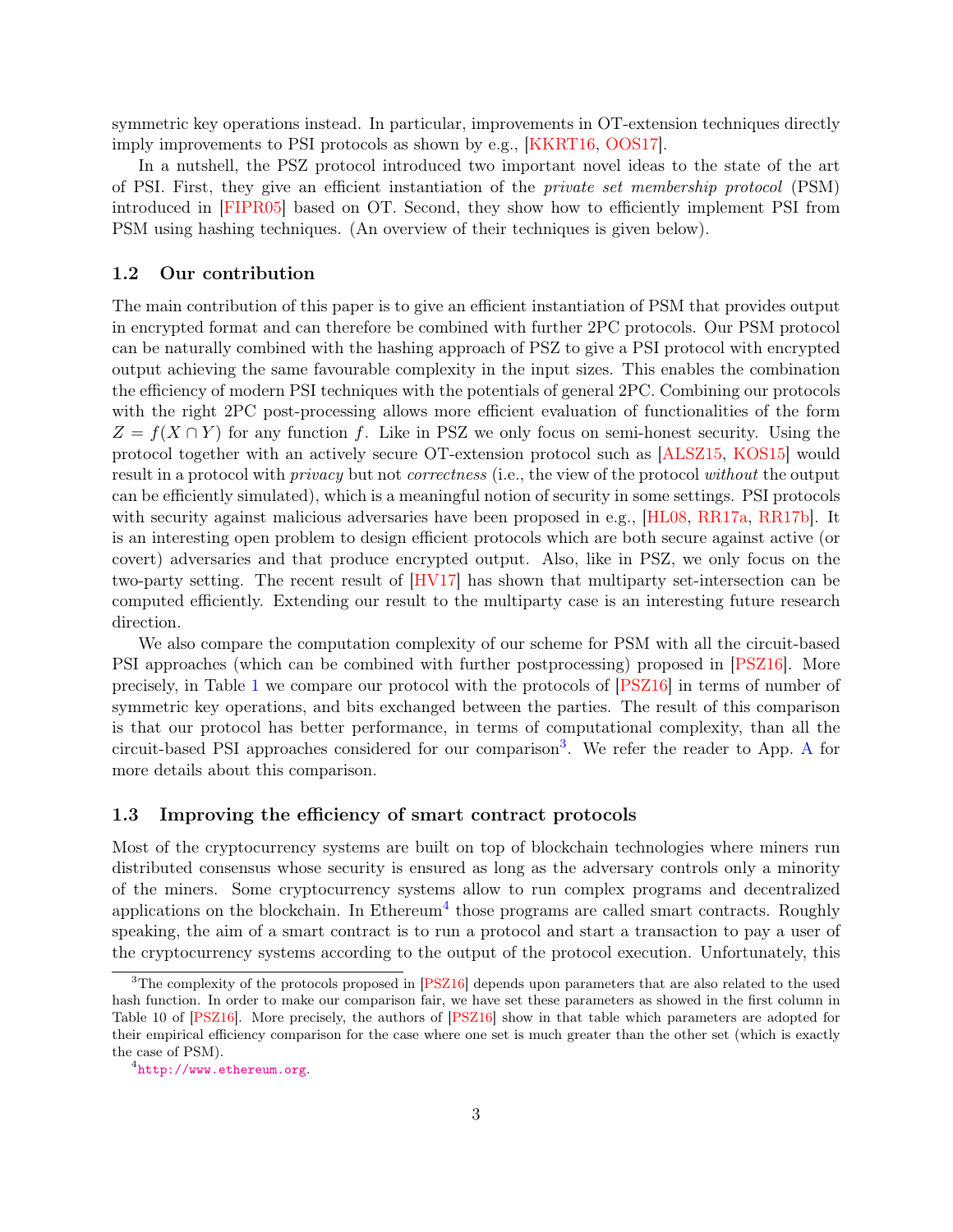interesting feature of the smart contracts does not come for free. Indeed, in order to execute a smart contract, it is required to pay a gas fee that depends on the number of instructions of the protocol to be executed. So, higher is the complexity of protocol, higher is the price to pay. In this context a cryptographic protocol that outputs intermediate values in a secret shared way is particularly useful. Suppose that two parties want to securely compute  $f(X \cap Y)$  for arbitrary functions f, and reward another party depending on the output of this computation. Instead of writing on a smart contract the entire protocol to compute  $f(X \cap Y)$ , the two parties could run a sub-protocol  $\Pi$  to obtain a secret share of  $\chi = X \cap Y$  without using a smart contract, and then run another sub-protocol II' to compute  $f(x)$ , this time using a smart contract to enforce the reward policy. Following this approach it is possible to move part of the computation off-chain, thus increasing the performance and, at the same time, decreasing the costs required to execute the smart contract. Moreover, we observe that  $\chi$  can be reused to compute different functions  $f'$ . The scenario described above is particularly interesting if one of the party can be fully malicious, but in this work we will focus on semi-honest security leaving the above as an open question.

<span id="page-3-0"></span>

|                 | $\#$ of sym. key operations       | Communication [bits]           |
|-----------------|-----------------------------------|--------------------------------|
| Yao SCS [HEK12] | $12\lambda M \log M + 3\lambda M$ | $2\lambda Ms(1+3\log M)$       |
| GMW SCS [HEK12] | $12\lambda M \log M$              | $6\lambda M(s+2)\log M$        |
| Yao PWC [PSZ16] | $4\lambda M + 6393\lambda$        | $\lambda(M3s + 3198s + 15, 6)$ |
| GMW PWC PSZ16   | $6\lambda M + 9594\lambda$        | $\lambda(M4+6396+2sM+6396s)$   |
| This work       | $4\lambda M + 3\lambda$           | $2\lambda Ms + Ms$             |

Table 1: Computation and communication complexity comparison for the PSM case. M represents the size of the set, s is the security parameter and  $\lambda$  is the bit-length of each element.

### <span id="page-3-1"></span>2 Technical overview

#### 2.1 Why PSZ and 2PC do not mix

We start with a quick overview of the PSM protocol in PSZ [PSSZ15, PSZ14], to explain why their protocol inherently reveals the intersection to one of the parties. From a high-level point of view, the protocol is conceptually similar to the PSM protocol from oblivious pseudorandom function (OPRF) of [FIPR05], except that the OPRF is replaced with a similar functionality efficiently implemented using OT. For simplicity, here we will use the OPRF abstraction.

The goal of a PSM protocol is the following: the receiver R has input x, and the sender S has input a set Y; at the end of the protocol the receiver learns whether  $x \in Y$  or not while the sender learns nothing. The protocol starts by using the OPRF subprotocol, so that R learns  $x^* = F_k(x)$ (where k is known to S), whereas S learns nothing about x. Now S evaluates the PRF on her own set and sends the set  $Y^* = \{y^* = F_k(y)|y \in Y\}$  to R, who checks if  $x^* \in Y^*$  and concludes that  $x \in Y$  if this is the case. In other words, we map all inputs into pseudorandom strings and then let one of the parties test for membership "in the clear". Since the party performing the test doesn't have access to the mapping (e.g., the PRF key), this party can only check for the membership of  $x$ and no other points (i.e., all elements in  $Y^* \setminus \{x^*\}$  are indistinguishable from random in R's view).

From the above description, it should be clear that the PSZ PSM inherently reveals the output to one of the parties. Turning this into a protocol which provides encrypted output is a challenging task. Here is an attempt at a "strawman" solution: we change the protocol such that  $R$  still learns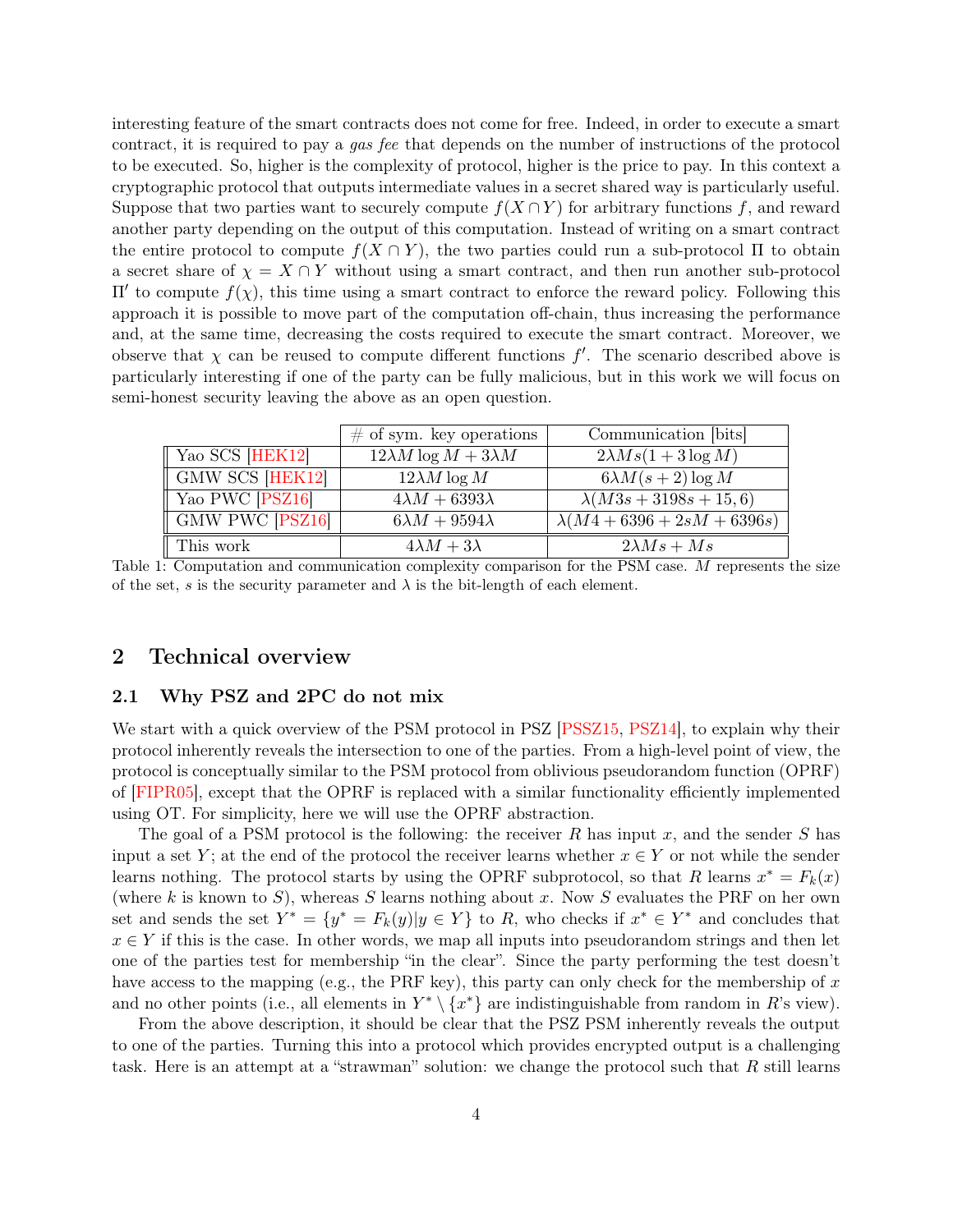the pseudorandom string  $x^* = F_k(x)$  corresponding to x, but now S sends a value for every element in the universe. Namely, for each i (in the domain of Y) S sends an encryption of whether  $i \in Y$ "masked" using  $F_k(i)$  e.g., S sends  $c_i = F_k(i) \oplus E(i \in Y)^5$  $c_i = F_k(i) \oplus E(i \in Y)^5$ . Now R can compute  $c_x \oplus x^* = E(x \in Y)$ i.e., an encrypted version of whether  $x \in Y$ , which can be then used as input to the next protocol.

While this protocol produces the correct result, its complexity is exponential in the bit-length of  $|x|$ , which is clearly not acceptable.

Intuitively, we know that only a polynomial number of  $c_i$ 's will contain encryptions of 1, and therefore we need to find a way to "compress" all the  $c_i$  corresponding to  $i \notin Y$  into a single one, to bring the complexity of the protocol back to  $O(|Y|)$ . In the following, after defining some useful notation, we give an intuitive explanation on how to do that.

#### 2.2 Our protocol

We introduce some useful (and informal) notation in order to make easier to understand the ideas behind our construction. We let  $Y = \{y_1, \ldots, y_M\}$  be the input set of the sender S, and we assume w.l.o.g., that  $|Y| = M = 2^m$ .<sup>[6](#page-4-1)</sup> All strings have the same length e.g.,  $|x| = |y_i| = \lambda$ .<sup>[7](#page-4-2)</sup> We will use a special symbol  $\perp$  such that  $x \neq \perp \forall x$ . We use a function Prefix $(x, i)$  that outputs the i most significant bits of x (Prefix(x, i)  $\neq$  Prefix(x, j) when  $i \neq j$  independently of the value of x) and for simplicity we define  $\text{Prefix}(Y, i)$  to be the set constructed by taking the i most significant bits of every element in Y.

The protocol uses a symmetric key encryption scheme  $Sym = (Gen, Enc, Dec)$  with the additional property that given a key  $k \leftarrow$  Gen(1<sup>s</sup>) it is possible to efficiently verify if a given ciphertext is in the range of  $k$  (see Sec. [3](#page-8-0) for a formal definition).

Finally, the output of the protocol will be one of two strings  $\gamma_0, \gamma_1$  chosen by S, respectively denoting  $x \notin Y$  and  $x \in Y$ . The exact format of the two strings depends on the protocol used for post-processing. For instance if the post-processing protocol is based on: 1) *garbled circuits*. then  $\gamma_0, \gamma_1$  will be the labels corresponding to some input wire; 2) homomorphic encryption, then  $\gamma_b = \textsf{Enc}(pk, b)$  for some homomorphic encryption scheme Enc; 3) secret-sharing, then  $\gamma_b = s_2 \oplus b$ where  $s_2$  is a uniformly random share chosen by S, so that if R defines its own share as  $s_1 = \gamma_b$ then it holds that  $s_1 \oplus s_2 = b$ .<sup>[8](#page-4-3)</sup>

In order to "compress" the elements of Y we start by considering an undirected graph with a level structure of  $\lambda + 1$  levels. The vertices in the last level of this graph will correspond to the elements of Y. More precisely, we associate the secret key  $k_{b_{\lambda}b_{\lambda-1}...b_1}$  of a symmetric key encryption scheme Sym to each element  $y = b_{\lambda}b_{\lambda-1}...b_1 \in Y$ . The main idea is to allow the receiver to obliviously navigate this graph in order to get the key  $k_{b\lambda b\lambda-1...b_1}$  if  $x = y$ , for some  $y = b_{\lambda}b_{\lambda-1}...b_1 \in Y$ , or a special key  $k^*$  otherwise. Moreover we allow the receiver to navigate the graph efficiently, that is, every level of the graph is visited only once.

<span id="page-4-0"></span><sup>&</sup>lt;sup>5</sup>The exact format of the "encryption"  $E(.)$  would depend on the subsequent 2PC protocol and is irrelevant for this high-level description.

<span id="page-4-1"></span> $6$ Sets can always be padded with dummy elements, but the complexity of the protocol can match  $M$  that in practice can be  $M \approx 2^{m-1}$ .

<span id="page-4-2"></span><sup>&</sup>lt;sup>7</sup>We can assume  $\lambda$  to be smaller than the (statistical) security parameter s and we will denote the bit decomposition of x by  $x = x_{\lambda} \dots x_1$ . Otherwise before running the protocol the parties can hash their input down and run the protocol with inputs  $h(x)$  and  $h(Y) = \{h(y_1), \ldots, h(y_M)\}\.$  Clearly if  $x = y_i$  then  $h(x) = h(y_i)$ , and for correctness we need that  $Pr[h(x) \in h(Y) \land x \notin Y] < 2^{-s}$ .

<span id="page-4-3"></span><sup>8</sup>Here we use ⊕-secret sharing without loss of generality. Any 2-out-2 secret sharing would work here.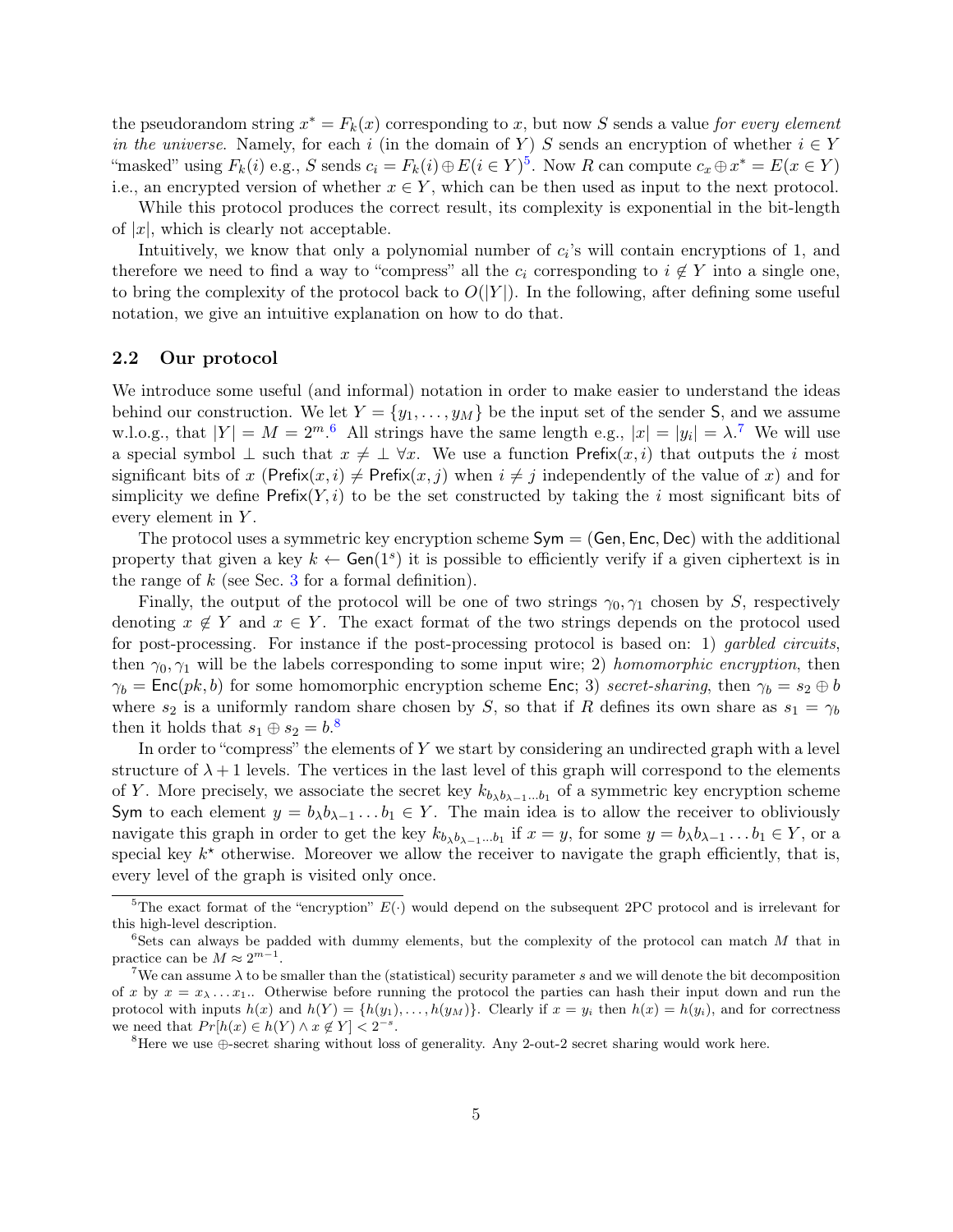Once a key k is obtained by the receiver, the sender sends  $O(|Y|)$  ciphertexts in a such a way that the key obtained by the receiver can decrypt only one ciphertext. Moreover the plaintext of this ciphertext will correspond to  $\gamma_0$  or  $\gamma_1$  depending on whether  $x \in Y$  or not.

#### 2.2.1 First step: construct the graph  $G$

Each graph level  $i \in \{0, \ldots, \lambda\}$  has size at most  $|\mathsf{Prefix}(Y, i)| + 1$ . More precisely, for every  $t =$  $b_{\lambda}b_{\lambda-1} \ldots b_{\lambda-i} \in \text{Prefix}(Y, i)$  there is a node in the level i of G that contains a key  $k_{b_{\lambda}b_{\lambda-1}...b_{\lambda-i}}$ . In addition, in the level i there is a special node, called *sink node* that contains a key  $k_i^*$  (which we refer to as *sink key*). The aim of  $k_i^*$  is to represent all the values that do not belong to  $\text{Prefix}(i, Y)$ .

Let us now describe how the graph G is constructed. First, for  $i = 1, \ldots, \lambda$  the key (for a symmetric key encryption scheme)  $k_i^*$  is generated using the generation algorithm Gen( $\cdot$ ). As discussed earlier the aim of these keys is to represent the elements that do not belong to  $Y$ . More precisely, the sink key  $k_i^*$ , with  $i \in \{1, ..., \lambda\}$  represents all the values that do not belong to Prefix(Y, i) and the key  $k^*_{\lambda}$  (the last sink key) will be used to encrypt the output  $\gamma_0$  corresponding to non-membership in the last step of our protocol. Note that if Prefix $(x, i) \notin \text{Prefix}(Y, i)$  then Prefix $(x, j) \notin$  Prefix $(Y, j)$  for all  $j > i$ . Therefore, once entered in a sink node, the *sink path* is never abandoned and thus the final sink key  $k^*_{\lambda}$ , will be retrieved (which allows recovery of  $\gamma_0$ ). Let us now give a more formal idea of how G is constructed.

- The root of G is empty, and in the second level there are two vertices  $k_0$  and  $k_1$  where<sup>[9](#page-5-0)</sup>, for  $b = 0, 1$ 

$$
k_b = \begin{cases} k \leftarrow \text{Gen}(1^s), & \text{if } b \in \text{Prefix}(Y, 1) \\ k_1^{\star}, & \text{otherwise} \end{cases}
$$

- For each vertex  $k_t$  in the level  $i \in \{1, ..., \lambda\}$  and for  $b = 0, 1$  create the node  $k_{t||b}$  as follows (if it does not exists) and connect  $k_t$  to it.

$$
k_{t||b} = \begin{cases} k \leftarrow \text{Gen}(1^s), & \text{if } t||b \in \text{Prefix}(Y, i+1) \\ k_{i+1}^{\star}, & \text{if } t||b \notin \text{Prefix}(Y, i+1) \\ k_{i+1}^{\star}, & \text{if } k_t = k_i^{\star} \end{cases}
$$

We observe that a new node  $k_{t||b}$  is generated only when  $t||b \in \text{Prefix}(Y, i)$ . In the other cases the sink node  $k_{i+1}^*$  is used.

In Fig. [1](#page-6-0) we show an example of what the graph G looks like for the set  $Y = \{010, 011, 110\}$ . In this example it is possible to see how, in the 2nd level, all the elements that do not belong to Prefix(Y, 2) are represented by the sink node  $k_2^*$ . Using this technique we have that in the last level of G one node  $(k_3^*$  in this example) is sufficient to represent all the elements that do not belong to Y. Therefore, we have that the last level of G contains at most  $|Y|+1$  elements. We also observe that every level of G cannot contain more than  $|Y|+1$  nodes.

<span id="page-5-0"></span><sup>&</sup>lt;sup>9</sup>In abuse of notation we refer to a vertex using the key represented by the vertex itself.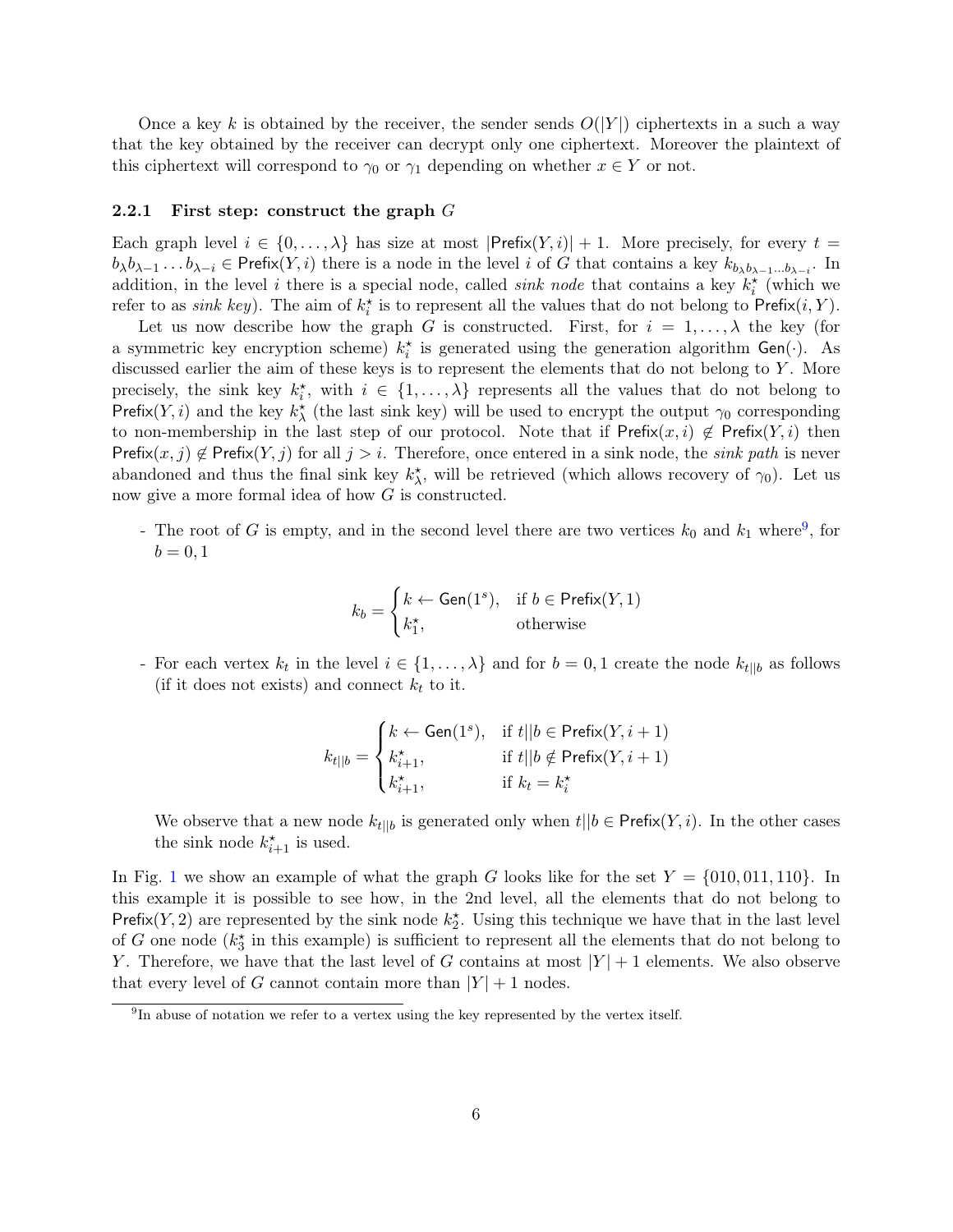<span id="page-6-0"></span>

Figure 1: Example of how the graph  $G$  appears when the sender holds the set  $Y$ .

#### 2.2.2 Second step: oblivious navigation of  $G$

Let  $x = x_{\lambda}x_{\lambda-1}...x_1$  be the receiver's (R's) private input and Y be the sender's (S's) private input. After S constructs the graph G we need a way to allow R to obtain  $k_{x_{\lambda}x_{\lambda-1}...x_1}$  if  $x \in Y$  and the sink key  $k^*_{\lambda}$  otherwise. All the computation has to be done in such a way that no other information about the set Y is leaked to the receiver, and as well that no information about x is leaked to the sender. In order to do so we use  $\lambda$  executions of 1-out-of-2 OT. The main idea is to allow the receiver to select which branch to explore in  $G$  depending on the bits of  $x$ . More precisely, in the first execution of OT, R will receive the key  $k_{x_{\lambda}}$  iff there exists an element in Y with the most significant bit equal to  $x_{\lambda}$ , the sink key  $k_1^*$  otherwise. In the second execution of OT, R uses  $x_{\lambda-1}$  as input and S uses  $(c_0, c_1)$  where  $c_0$  is computed as follows:

- For each key in the second level of G that has the form  $k_{t||0}$ , the key  $k_{t||0}$  is encrypted using the key  $k_t$ .
- For every node v in the first level that is connected to a sink node  $k_2^*$  in the second level, compute an encryption of  $k_2^*$  using the key contained in v.
- Pad the input with random ciphertexts up to the upper bound for the size of this layer (more details about this step are provided later).
- Randomly permute these ciphertexts.

The procedure to compute the input  $c_1$  is essentially the same (the only difference is that in this case we consider every key with form  $k_{t|1}$  and encrypt it using  $k_t$ ).

Roughly speaking, in this step every key contained in a vertex  $u$  of the second level is encrypted using the keys contained in the vertex  $v$  of the previous level that is connected to  $u$ . For example, following the graph provided in Fig.[1](#page-6-0),  $c_0$  would be equal to  $\{\textsf{Enc}(k_0, k_2^{\star}), \textsf{Enc}(k_1, k_2^{\star})\}$  and  $c_1$  to  $\{Enc(k_0, k_{01}), Enc(k_1, k_{11})\}.$ 

Thus, after the second execution of OT R receives  $c_{x_{\lambda-1}}$  that contains the ciphertexts described above where only one of these can be decrypted using the key  $k$  obtained in the first execution of OT. The obtained plaintext corresponds to the key  $k_{x_{\lambda}x_{\lambda-1}}$  if Prefix $(x, 2) \in$  Prefix $(Y, 2)$ , to the sink key  $k_2^*$  otherwise. The same process is iterated for all the levels of G. More generally, if Prefix(x, j) ∈ Prefix(Y, j) then after the j–th execution of OT R can compute the key  $k_{x_{\lambda}x_{\lambda-1}...x_{\lambda-j}}$ using the key obtained in the previous phase. Conversely if  $\mathsf{Prefix}(x, j) \notin \mathsf{Prefix}(Y, j)$  then the sink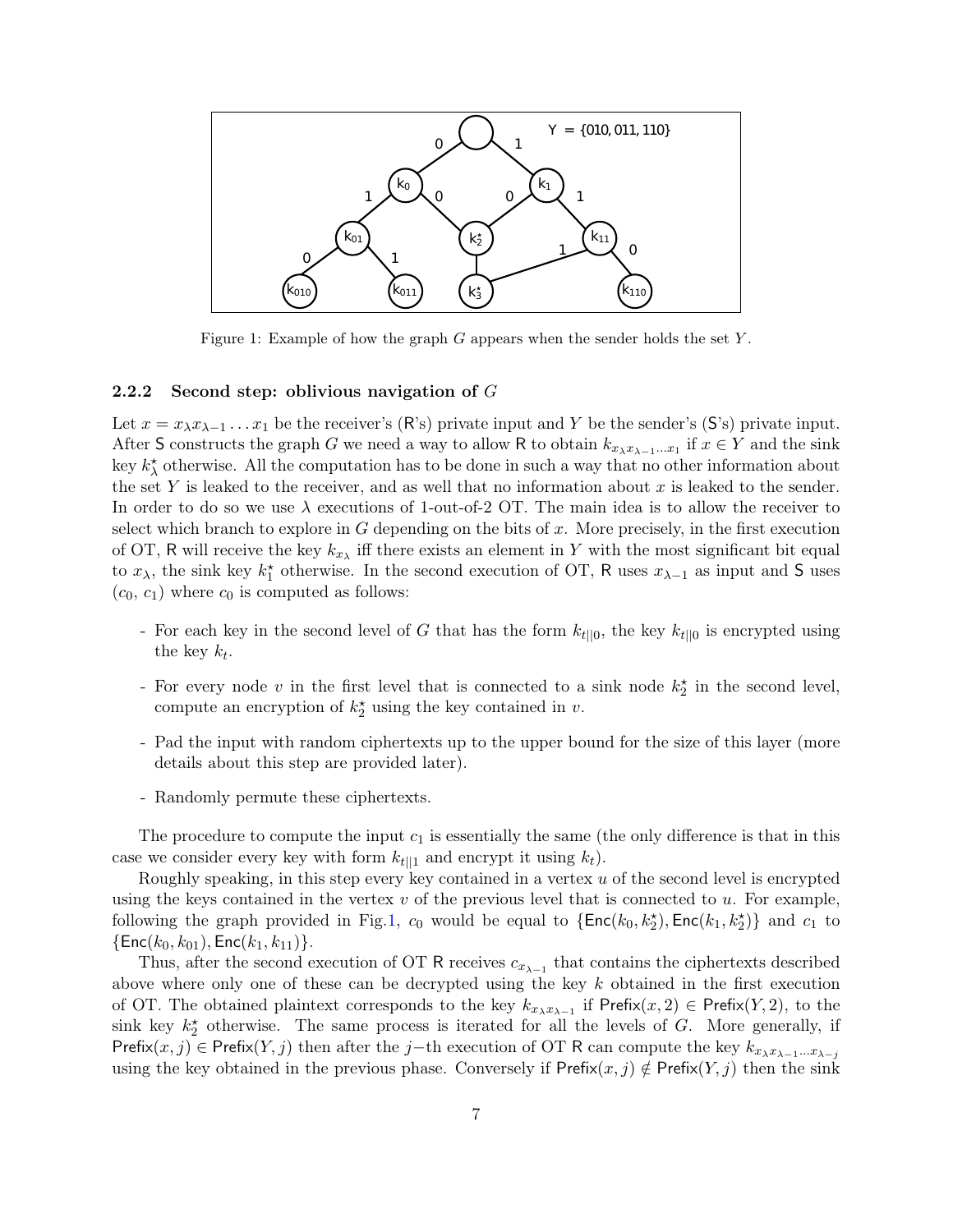key  $k_j^*$  is obtained by R. We observe that after every execution of OT R does not know which ciphertext can be decrypted using the key obtained in the previous phase, therefore he will try to decrypt all the ciphertext until the decryption procedure is successful. To avoid adding yet more indexes to the (already heavy) notation of our protocol we deal with this using a private-key encryption scheme with efficiently verifiable range. We note that this is not necessary and that when implementing the protocol one can instead use the *point-and-permute technique* [\[BMR90\]](#page-25-1). This, and other optimisations and extensions of our protocol, are described in Section [5.](#page-11-0)

#### 2.2.3 Third step: obtain the correct share

In this step S encrypts the output string  $\gamma_0$  using the key  $k^*_{\lambda}$  and uses all the other keys in the last level of G to encrypt the output string  $\gamma_1$ .<sup>[10](#page-7-0)</sup> At this point the receiver can only decrypt either the ciphertext that contains  $\gamma_0$  if  $x \notin Y$  or one (and only one) of the ciphertexts that contain  $\gamma_1$ if  $x \in Y$ . In the protocol that we have described so far R does not know which ciphertext can be decrypted using the key that he has obtained. Also in this case we can use a point-and-permute technique to allow R to identify the only ciphertext that can be decrypted using his key.

On the need for padding As describe earlier, we might need to add some padding to the OT sender's inputs. To see why we need this we make the following observation. We recall that in the  $i$ -th OT execution the sender computes an encryption of the keys in the level  $i$  of the artificial graph G using the keys of the previous level  $(i-1)$ .<sup>[11](#page-7-1)</sup> As a result of this computation the sender obtains the pair  $(c_0^i, c_1^i)$ , that will be used as input of the *i*-th OT execution, where  $c_0^i$  (as well as  $c_1^i$ ) contains a number of encryptions that depends upon the number of vertices on level  $(i - 1)$  of G. We observe that this leaks information about the structure of  $G$  to the receiver, and therefore leaks information about the elements that belong to  $Y$ . Considering the example in Fig. [1,](#page-6-0) if we allow the receiver to learn that the 2nd level only contains 3 nodes, then the receiver would learn that all the elements of Y have the two most significant bits equal to either t or t' for some  $t, t' \in \{0, 1\}^2$ (in Fig[.1](#page-6-0) for example we have  $t = 01$  and  $t' = 11$ ; note however that the receiver would not learn the actual values of  $t$  and  $t'$ ).

We note that the technique described in this section can be seen as a special (and simpler) example of securely evaluating a branching program. Secure evaluation of branching programs has previously been considered in [IP07, MN12]: unfortunately these protocols cannot be instantiated using OT-extension and therefore will not lead to practically efficient protocols (the security of these protocols is based on strong OT which, in a nutshell, requires the extra property that when executing several OTs in parallel, the receiver should not be able to correlate the answers with the queries beyond correlations which follow from the output).

Finally, we note that the work of Chor et al. [CGN98] uses a data structure similar to the one described here to achieve private information retrieval (PIR) based on keywords. The main difference between keyword based PIR and PSM is that in PSM the receiver should not learn any other information about the data stored by the sender, so their techniques cannot be directly applied to our setting.

<sup>&</sup>lt;sup>10</sup>The key  $k^{\star}$  could not exists; e.g. if Y contains all the strings of  $\lambda$  bits.

<span id="page-7-1"></span><span id="page-7-0"></span> $11$ The only exception is the first OT execution where just two keys are used as input.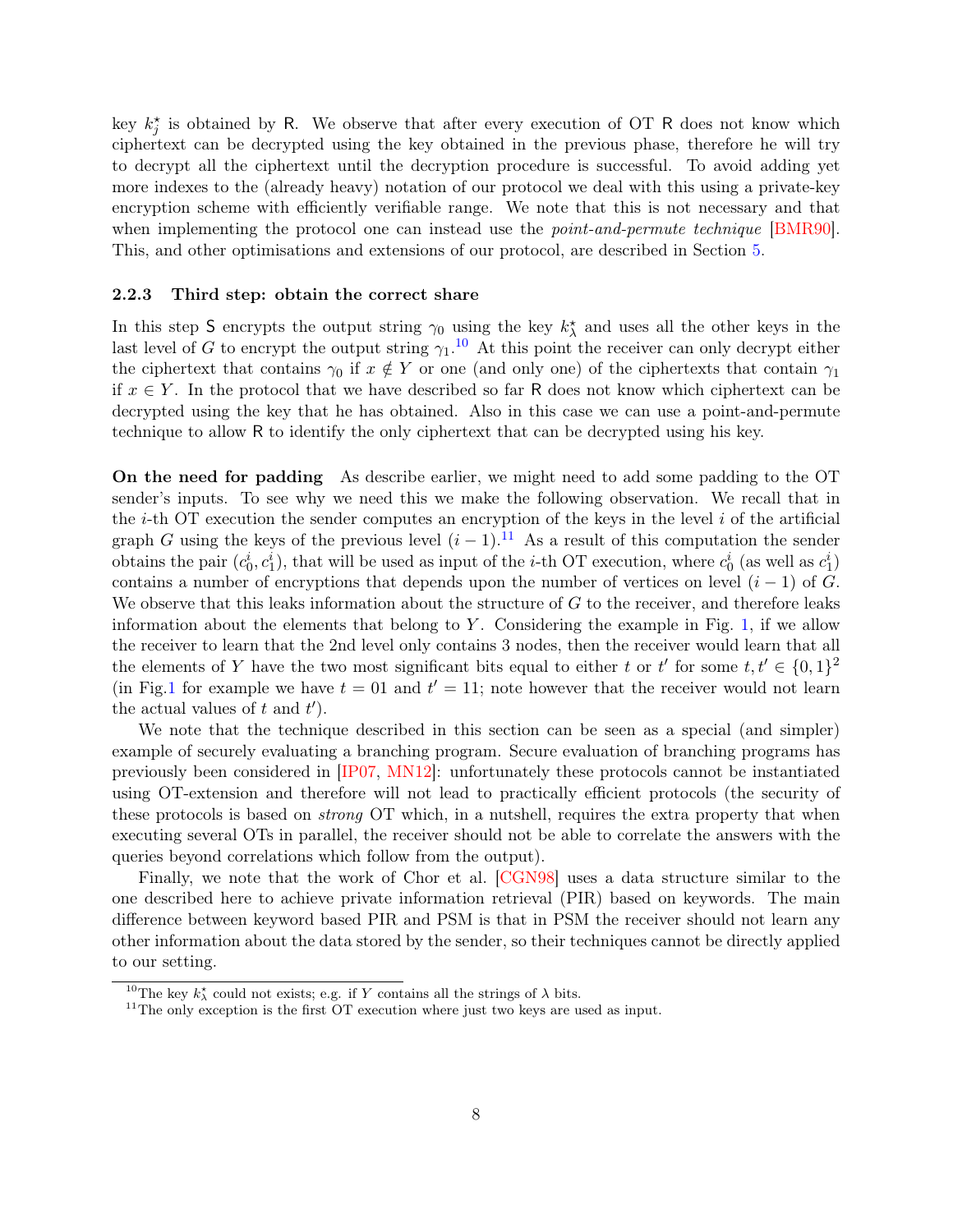## <span id="page-8-0"></span>3 Definitions and tools

We denote the security parameter by s and use " $||$ " as concatenation operator (i.e., if a and b are two strings then by a||b we denote the concatenation of a and b). For a finite set  $Q, x \leftarrow Q$  denotes a sampling of x from  $Q$  with uniform distribution. We use the abbreviation PPT that stands for probabilistic polynomial time. We use  $poly(\cdot)$  to indicate a generic polynomial function. We assume the reader to be familiar with standard notions such as computational indistinguishability and the real world/ideal world security definition for secure two-party computation (see Appendix [C](#page-23-0) for the actual definitions).

#### 3.1 Special private-key encryption

In our construction we use a private-key encryption scheme with two additional properties. The first is that given the key  $k$ , it is possible to efficiently verify if a given ciphertext is in the range of k. With the second property we require that an encryption under one key will fall in the range of an encryption under another key with negligible probability

As discussed in [\[LP09\]](#page-27-0), it is easy to obtain a private-key encryption scheme with the properties that we require. According to [\[LP09,](#page-27-0) Definition 2] we give the following definition.

**Definition 1.** Let  $Sym = (Gen, Enc, Dec)$  be a private-key encryption scheme and denote the range of a key in the scheme by  $\text{Range}_s(k) = {\text{Enc}(k, x)}_{x \in \{0,1\}^s}$ . Then

- 1. We say that Sym has an efficiently verifiable range if there exists a ppt algorithm M such that  $M(1^s, k, c) = 1$  if and only if  $c \in \text{Range}_s(k)$ . By convention, for every  $c \notin \text{Range}_s(k)$ , we have that  $\mathsf{Dec}(k, c) = \perp$ .
- 2. We say that Sym has an elusive range if for every probabilistic polynomial-time machine  $A$ , there exists a negligible function  $\nu(\cdot)$  such that  $\text{Prob}_{k\leftarrow \text{Gen}(1^s)}[\mathcal{A}(1^s) \in \text{Range}_s(k)] < \nu(s)$ .

Most of the the well known techniques used to construct a private-key encryption scheme (e.g. using a PRF) can be used to obtain a *special* private-key encryption scheme as well. The major difference is that a special encryption scheme has (in general) ciphertexts longer than a standard encryption scheme.

## 4 Our protocol  $\Pi^{\in}$

In this section we provide the formal description of our protocol  $\Pi^{\in} = (S, R)$  for the set-membership functionality  $\mathcal{F}^{\in} = (\mathcal{F}_{\mathsf{S}}^{\in}, \mathcal{F}_{\mathsf{R}}^{\in})$  where

$$
\mathcal{F}_{\mathsf{S}}^{\in} \colon \left( \{ \{0,1\}^{\lambda} \}^{M} \times (\gamma^0, \gamma^1) \right) \times \{0,1\}^{\lambda} \longrightarrow \bot \qquad \text{and}
$$
\n
$$
\mathcal{F}_{\mathsf{R}}^{\in} \colon \left( \{ \{0,1\}^{\lambda} \}^{M} \times (\gamma^0, \gamma^1) \right) \times \{0,1\}^{\lambda} \longrightarrow \{ \gamma^0, \gamma^1 \}
$$
\n
$$
\left( Y, (\gamma^0, \gamma^1), x \right) \longmapsto \begin{cases} \gamma^1 & \text{if } x \in Y \\ \gamma^0 & \text{otherwise} \end{cases}
$$

Where  $\gamma^0$  and  $\gamma^1$  are arbitrary strings and are part of the sender's input. Therefore our scheme protects both Y and  $\gamma^{1-b}$ , when  $\gamma^b$  is received by R.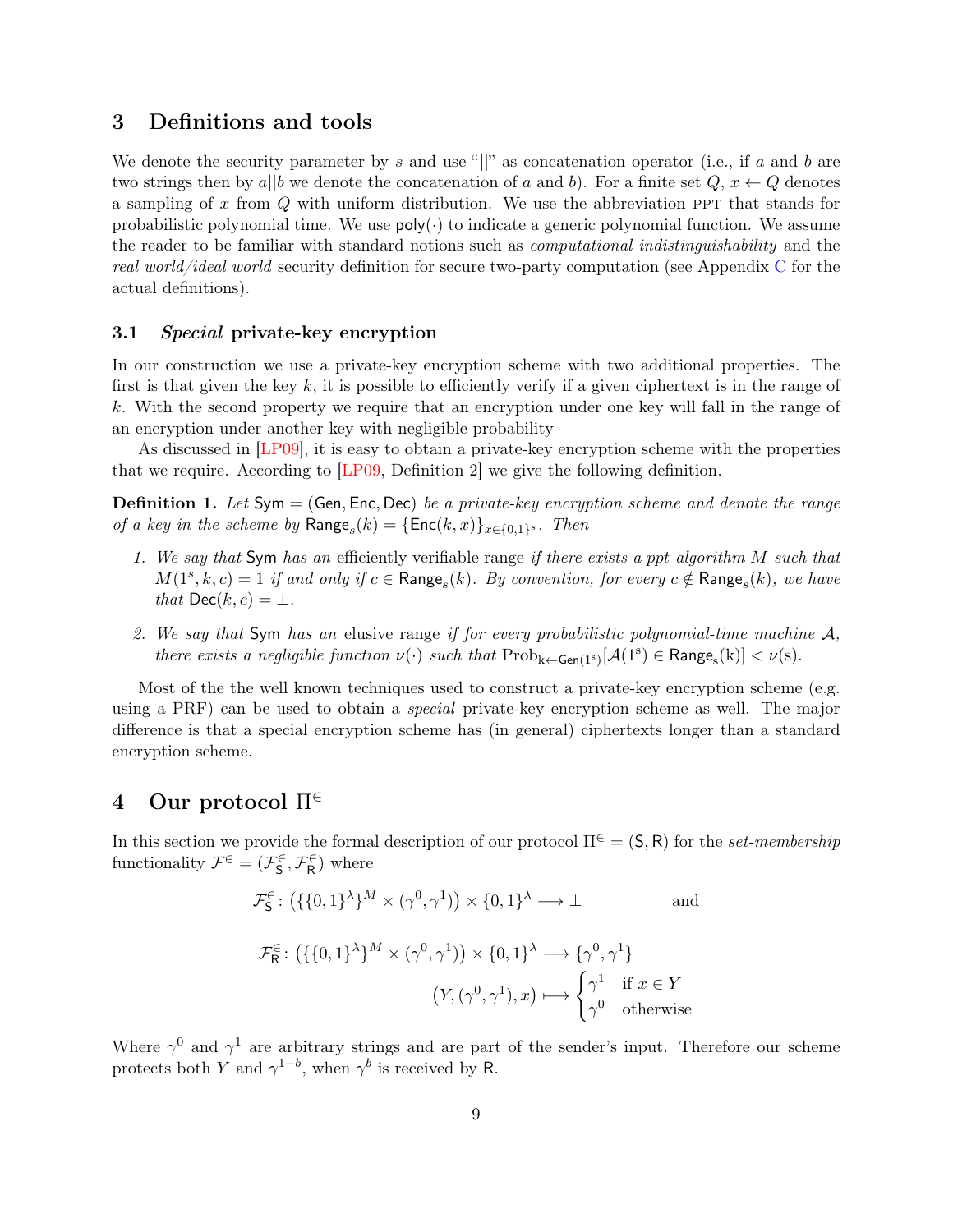For the formal description of  $\Pi^{\in}$ , we collapse the first and the second step showed in the infor-mation description of Section [2](#page-3-1) into a single one. That is, instead of constructing the graph  $G$ , the sender only computes the keys at level  $i$  in order to feed the  $i$ -th OT execution with the correct inputs. The way in which the keys are computed is the same as the vertices for  $G$  are computed, we just do not need to physically construct  $G$  to allow  $S$  to efficiently compute the keys. In our construction we make use of the following tools.

1. A protocol  $\Pi_{\mathcal{OT}} = (\mathsf{S}_{\mathcal{OT}}, \mathsf{R}_{\mathcal{OT}})$  that securely (according to Definition [3\)](#page-24-0) computes the following functionality

$$
\mathcal{F}_{\mathcal{OT}} \colon (\{0,1\}^* \times \{0,1\}^*) \times \{0,1\} \longrightarrow \{\bot\} \times \{0,1\}^*
$$

$$
((c_0, c_1), b) \longmapsto (\bot, c_b).
$$

- 2. A symmetric key encryption scheme  $Sym = (Gen, Enc, Dec)$  with efficiently verifiable and elusive range.
- 3. In our construction we make use of the following function:

$$
\delta: \mathbb{N} \longrightarrow \mathbb{N}
$$

$$
i \longmapsto \min\{2^i, |Y|\}.
$$

This function computes the maximum number of vertices that can appear in the level  $i$  of the graph G. As discussed before, the structure of G leaks information about Y. In order to avoid this information leakage about  $Y$ , it is sufficient to add some padding to the  $\overline{OT}$  sender's input so that the input size become |Y|. Indeed, as observed above, every level contains at most |Y| vertices. Actually, it is easy to see that  $\min\{|Y|, 2^i\}$  represents a better upper bound on the number of vertices that the i-th level can contain. Therefore, in order to compute the size of the padding for the sender's input we use the function  $\delta$ .

#### <span id="page-9-1"></span>4.1 Formal description

Common input: security parameter s and  $\lambda$ . S's input: a set Y of size  $M, \gamma^0 \in \{0,1\}^s$  and  $\gamma^1 \in \{0,1\}^s$ . R's *input*: an element  $x \in \{0,1\}^{\lambda}$ . First stage

- 1. For  $i=1,\ldots,\lambda$ , S computes the sink key  $k_i^* \leftarrow$  Gen(1<sup>s</sup>).
- 2. S computes  $k_0 \leftarrow \textsf{Gen}(1^s), k_1 \leftarrow \textsf{Gen}(1^s)$ . For  $b = 0, 1$ , if  $b \notin \textsf{Prefix}(Y, 1)$  then set  $k_b = k_1^*$ [12](#page-9-0) . Set  $(c_0^1, c_1^1) = (k_0, k_1)$ .
- 3. S and R execute  $\Pi_{\mathcal{OT}}$ , where S acts as the sender  $\mathsf{S}_{\mathcal{OT}}$  using  $(c_0^1, c_1^1)$  as input and R acts as the receiver  $R_{\mathcal{OT}}$  using  $x_{\lambda}$  as input. When the execution of  $\Pi_{\mathcal{OT}}$  ends R obtains  $\kappa_1 := c_{x_{\lambda}}^1$ .

Second stage For  $i = 2, \ldots, \lambda$ :

1. S executes the following steps.

<span id="page-9-0"></span><sup>&</sup>lt;sup>12</sup>We observe that if Y is not empty (like in our case) then there exists at most one bit b s.t.  $b \in \text{Prefix}(Y, 1)$ .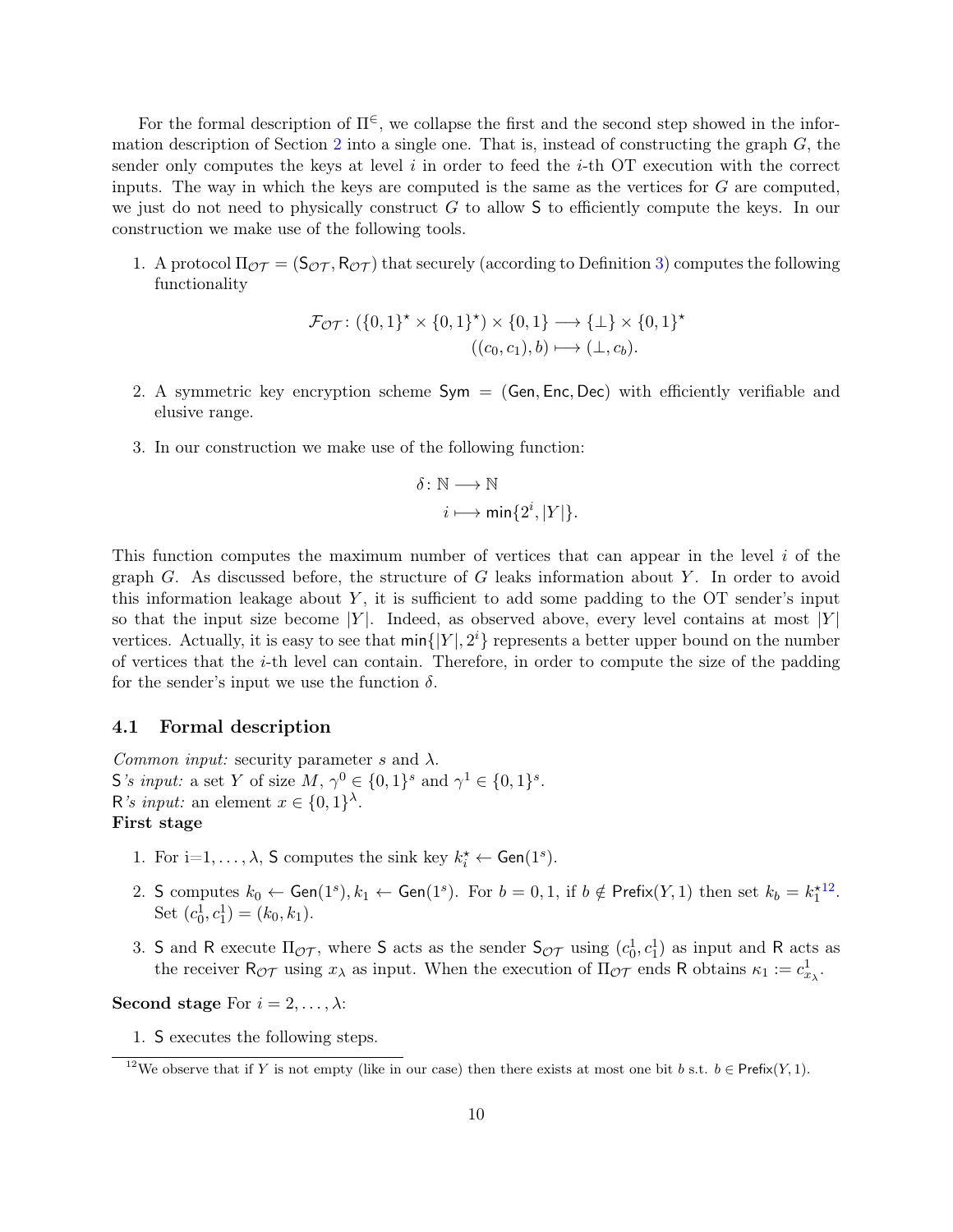- 1.1. Define the empty list  $c_0^i$  and for all  $t \in \text{Prefix}(Y, i-1)$  execute the following steps. If  $t||0 \in \text{Prefix}(Y, i)$  then compute  $k_{t||0} \leftarrow \text{Gen}(1^s)$  and add  $\text{Enc}(k_t, k_{t||0})$  to the list  $c_0^i$ . Otherwise, if  $t||0 \notin \text{Prefix}(Y, i)$  then compute and add  $\text{Enc}(k_t, k_i^{\star})$  to the list  $c_0^i$ .
- 1.2. If  $|c_0^i| < \delta(i-1)$  then execute the following steps.
	- Compute and add  $\mathsf{Enc}(k_{i-1}^*, k_i^*)$  to the list  $c_0^i$ .
	- For  $j = 1, ..., \delta(i 1) |c_0^i|$  compute and add  $Enc(Gen(1<sup>s</sup>), 0)$  to  $c_0^i$ .<sup>[13](#page-10-0)</sup>
- 1.3. Permute the elements inside  $c_0^i$ .
- 1.4. Define the empty<sup>[14](#page-10-1)</sup> list  $c_1^i$  and for all  $t \in \text{Prefix}(Y, i-1)$  execute the following step.
	- If  $t||1 \in \text{Prefix}(Y, i)$  then compute  $k_{t||1} \leftarrow \text{Gen}(1^s)$  and add  $\text{Enc}(k_t, k_{t||1})$  to the list  $c_1^i$ . Otherwise, if  $t||1 \notin \text{Prefix}(Y, i)$  compute and add  $\text{Enc}(k_t, k_i^{\star})$  to the list  $c_1^i$ .
- 1.5. If  $|c_1^i| < \delta(i-1)$  then execute the following steps.
	- Compute and add  $\mathsf{Enc}(k_{i-1}^*, k_i^*)$  to the list  $c_1^i$ .
	- For  $j = 1, ..., \delta(i-1) |c_1^i|$  compute and add  $Enc(Gen(1^s), 0)$  to  $c_1^i$ .
- 1.6. Permute the elements inside  $c_1^i$ .
- 2. S and R execute  $\Pi_{\mathcal{OT}}$ , where S acts as the sender  $\mathsf{S}_{\mathcal{OT}}$  using  $(c_0^i, c_1^i)$  as input and R acts as the receiver  $R_{\mathcal{OT}}$  using  $x_{\lambda-i+1}$  as input. When the execution of  $\Pi_{\mathcal{OT}}$  ends, R obtains  $c_{x_{\lambda-i+1}}^i$ .

#### Third stage

- 1. S executes the following steps.
	- 1.1. Define the empty list l.
	- 1.2. For every  $t \in \text{Prefix}(Y, \lambda)$  compute and add  $\text{Enc}(k_t, \gamma^1)$  to l.
	- 1.3. If  $|l| < 2^{\lambda}$  then compute and add  $\mathsf{Enc}(k_{\lambda}^*, \gamma^0)$  to l.
	- 1.4. Permute the elements inside  $l$  and send  $l$  to R.
- 2. R, upon receiving l acts as follows.
	- 2.1. For  $i = 2, ..., \lambda$  execute the following steps.

For every element t in the list  $c_{x_{\lambda-i+1}}^i$  compute  $\kappa \leftarrow \mathsf{Dec}(\kappa_{i-1}, t)$ . If  $\kappa \neq \bot$  then set  $\kappa_i = \kappa$ .

2.2. For all  $e \in l$  compute out  $\leftarrow$  Dec( $\kappa_{\lambda}, e$ ) and output out if and only if out  $\neq \bot$ .

<span id="page-10-2"></span>**Theorem 1.** Suppose  $\Pi_{\mathcal{OT}}$  securely computes the 1-out-of-2 OT functionality  $\mathcal{F}_{\mathcal{OT}}$  and Sym is a symmetric key encryption scheme with efficiently verifiable range and elusive range, then  $\Pi^{\in}$  securely computes the functionality  $\mathcal{F}^{\in}$ .

We refer the reader to App. [B](#page-16-0) for the formal proof of this theorem.

<span id="page-10-0"></span><sup>&</sup>lt;sup>13</sup>In this step, as well as in the step 1.e of this stage, the function  $\delta$  is used to compute the right amount of fake encryption to be added to the list that will we used as input of  $R_{\mathcal{OT}}$ . The fake encryptions encrypts the value 0, but of course any other value could be used.

<span id="page-10-1"></span><sup>&</sup>lt;sup>14</sup>The following three steps are equal to the previous three steps (1.a, 1,b and 1.c), the only difference is that  $t||1$ is considered instead of  $t||0$ .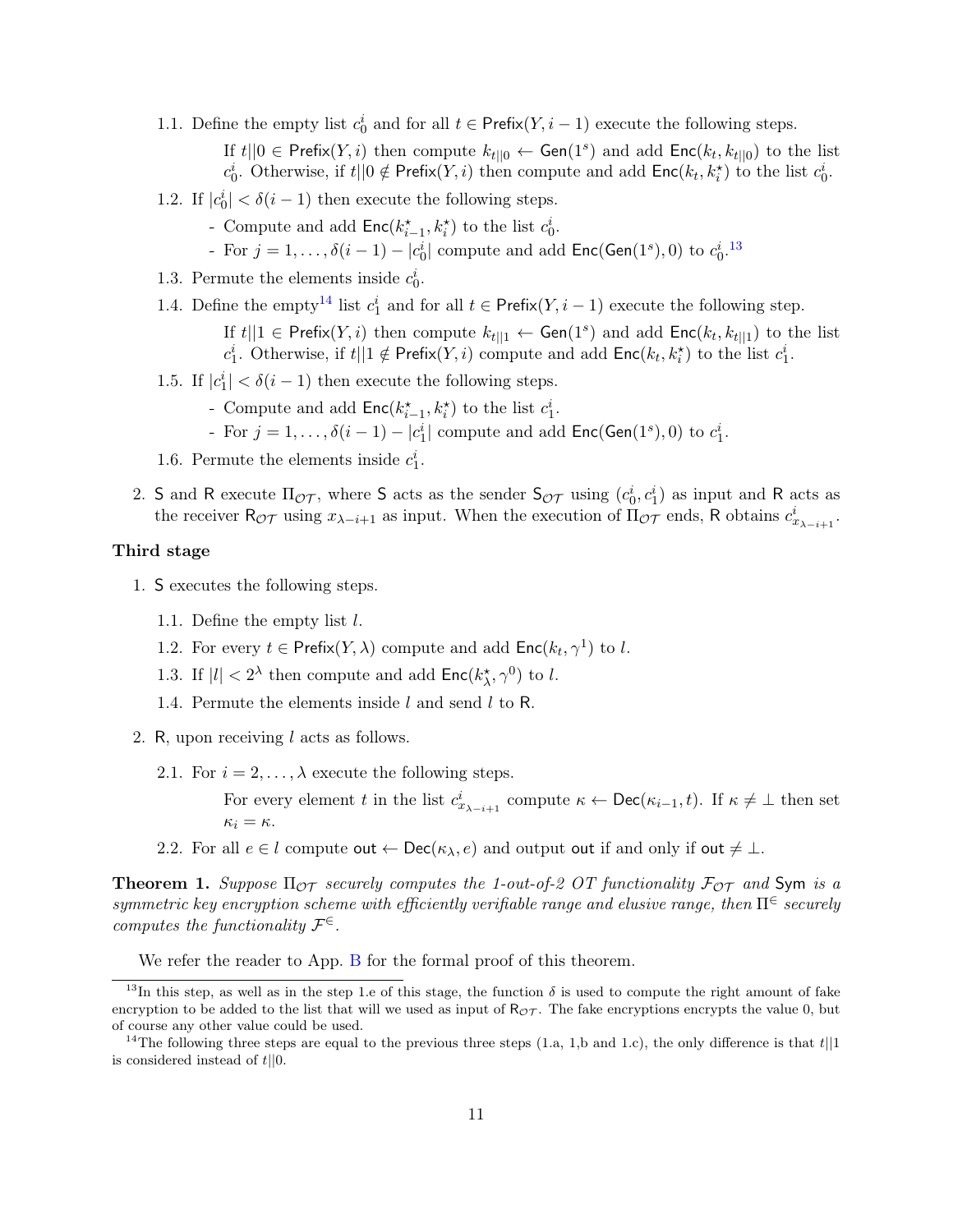#### 4.2 Round complexity: parallelizability of our scheme

In the description of our protocol in Sec [4.1](#page-9-1) we have the sender and the receiver engaging  $\lambda$  sequential OT executions. We now show that this is not necessary since the OT executions can be easily parallelized, given that each execution is independent from the other. That is, the output of a former OT execution is not used in a latter execution. For simplicity, we assume that  $\Pi_{\mathcal{OT}}$  consists of just two rounds, where the first round goes from the receiver to the sender, and the second goes in the opposite direction. We modify the description of the protocol of Sec [4.1](#page-9-1) as follows.

- Step 3 of the *first stage* and step 2 of the *second stage* are moved to the beginning of the *third* stage.
- When S sends the last round of  $\Pi_{\mathcal{OT}}$ , he also performs the step 1 of the *third stage*. Therefore the list l is sent together with the last rounds of the  $\lambda \Pi_{\mathcal{OT}}$  executions.

Roughly speaking, in this new protocol S first computes all the inputs  $(k_0, k_1, c_0^1, c_1^1, \ldots, c_0^{\lambda}, c_1^{\lambda})$  for the OTs. Then, upon receiving the  $\lambda$  first rounds of  $\Pi_{\mathcal{OT}}$  computed by R using as input the bits of x, S sends  $\lambda$  second round of  $\Pi_{\mathcal{OT}}$  together with the list l. We observe that in this case the S's inputs to the  $\lambda$  executions of  $\Pi_{\mathcal{OT}}$  can be pre-computed *before* any interaction with R begins.

## <span id="page-11-0"></span>5 Optimisations and extensions

#### 5.1 Point and permute

In our protocol the receiver must decrypt every ciphertext at every layer to identify the correct one. This is suboptimal both because of the number of decryptions and because encryptions that have efficiently verifiable range necessarily have longer ciphertexts. This overhead can be removed using the standard point-and-permute technique [\[BMR90\]](#page-25-1) which was introduced in the context of garbled circuits. Using this technique we can add to each key in each layer a pointer to the ciphertext in the next layer which can be decrypted using this key. This has no impact on security.

#### 5.2 One-time pad

It is possible to reduce the communication complexity of our protocol by using one-time pad encryption in the last log s layers of the graph, in the setting where the output values  $\gamma^0$ ,  $\gamma^1$  are such that  $|\gamma^{b}| < s$ . For instance, if the output values are bits (in case we combine our PSM with a GMW-style protocol), then the keys (and therefore the ciphertexts) used in the last layer of the graph only need to be 1 bit long. Unfortunately, since the keys in the second to last layer are used to mask up to two keys in the last layer, the keys in the second to last layer must be of length 2 and so on, which is why this optimisation only gives benefits in the last log s layer of the graph.

#### 5.3 PSM with secret shared input

Our PSM protocol produces an output which can be post-processed using other 2PC protocols. It is natural to ask whether it is possible to design efficient PSM protocols that also work on encrypted or secret-shared inputs. We note here that our protocol can also be used in the setting in which the input string x is bit-wise secret-shared between the sender and the receiver i.e., the receiver knows a share r and the sender knows a share s s.t.,  $r \oplus s = x$ . The protocol does not change for the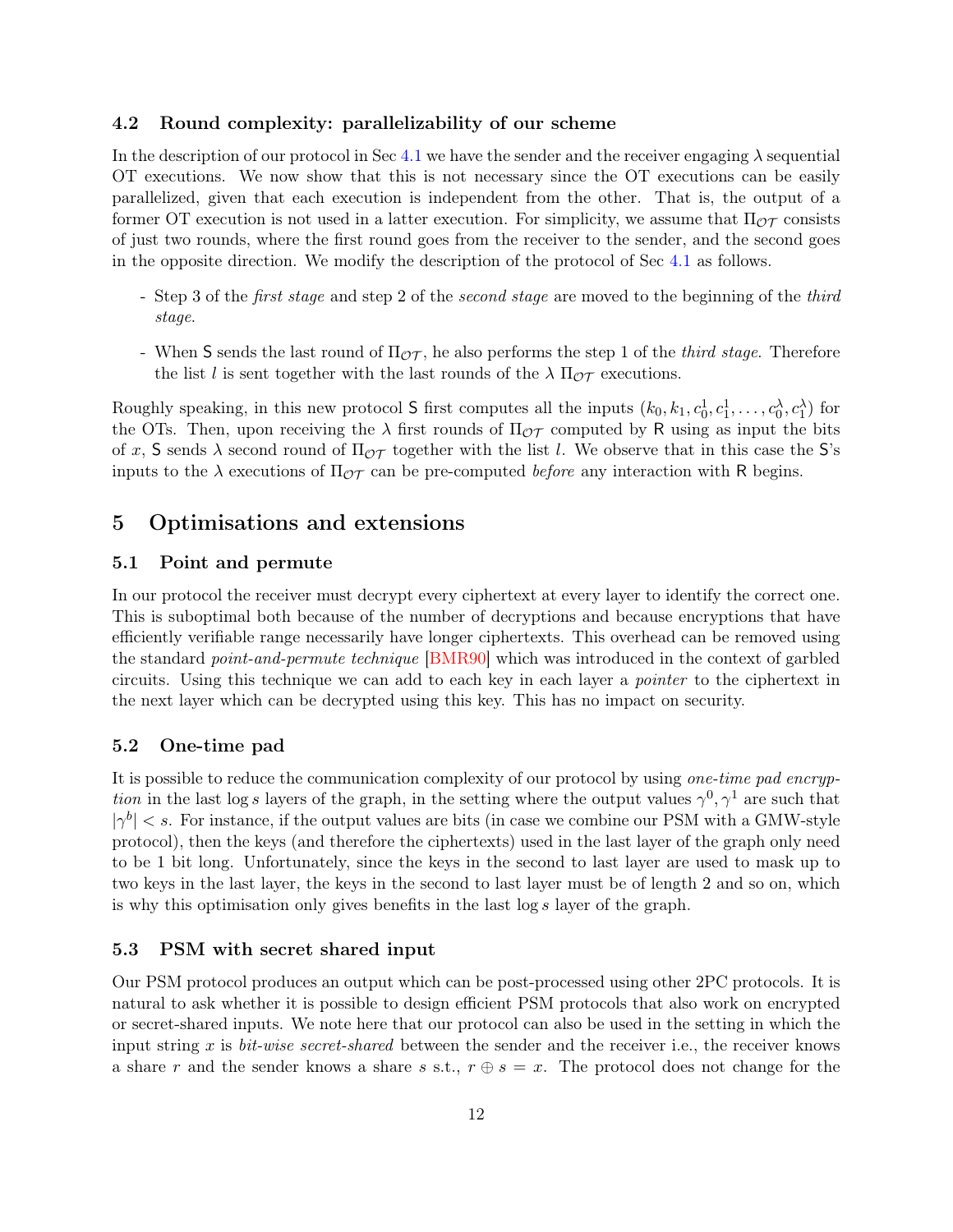receiver, who now inputs the bits of  $r = r_{\lambda}, \ldots, r_1$  to the  $\lambda$  one-out-of-two OTs (instead of the bits of x as in the original protocol). The sender, at each layer  $i$ , will follow the protocol as described above if  $s_i = 0$  and instead swap the inputs to the OT if  $s_i = 1$ . It can be easily verified that the protocol still produces the correct result and does not leak any extra information.

#### 5.4 Keyword search

Our PSM protocol outputs an encryption of a bit indicating whether  $x \in Y$  or not. The protocol can be easily modified to output a value dependent on  $x$  itself and therefore implement "encrypted" keyword search". That is, instead of having only two output strings  $\gamma^1, \gamma^0$  representing membership and non-membership respectively, we can have  $|Y|+1$  different output strings (one for each element  $y \in Y$  and one for non-membership). This can be used for instance in the context where Y is a database containing id's y and corresponding values  $v(y)$ , and the output of the protocol should be an encryption of the value  $v(x)$  if  $x \in Y$  or a standard value  $v(\perp)$  if  $x \notin Y$ . The modification is straightforward: instead of using all the keys in the last layer of the graph to encrypt the same value  $\gamma^1$ , use each key  $k_y$  to encrypt the corresponding value  $v(y)$  and the sink key (which is used to encrypt  $\gamma^0$  in our protocol) to encrypt the value  $v(\perp)$ .

#### 5.5 PSI from PSM

We can follow the same approach of PSZ [PSSZ15, PSZ14] to turn our PSM protocol into a protocol for PSI. Given a receiver with input  $X$  and a sender with input  $Y$  the trivial way to construct PSI from PSM is to run |X| copies of PSM, where in each execution the receiver inputs a different x from  $X$  and where the sender always inputs her entire set  $Y$ . As described above, the complexity of our protocol (as the complexity of the PSM protocol of PSZ) is proportional in the size of  $|Y|$ , so this naïve approach leads to quadratic complexity  $O(|X| \cdot |Y|)$ . PSZ deals with this using hashing i.e., by letting the sender and the receiver locally preprocess their inputs  $X, Y$  before engaging in the PSM protocols. The different hashing techniques are explained and analysed in [\[PSZ16,](#page-28-2) Section 3]. We present the intuitive idea and refer to their paper for details: in PSZ the receiver uses Cuckoo hashing to map X into a vector X' of size  $\ell = O(|X|)$  such that all elements of X are present in X' and such that every  $x'_i \in X'$  is either an element of X or a special  $\perp$  symbol. The sender instead maps her set Y into  $\ell = |X'|$  small buckets  $Y'_1, \ldots, Y'_{\ell}$  such that every element  $y \in Y$  is mapped into the "right bucket" i.e., the hashing has the property that if  $y = x_i'$  for some i then y will end up in bucket  $Y_i'$  (and potentially in a few other buckets). Now PSZ uses the underlying PSM protocol to check whether  $x'_i$  is a member of  $Y'_i$  (for all i's), thus producing the desired result. The overall protocol complexity is now  $O(\sum_{i=1}^{l} |X'| \cdot |Y'_i|)$  which (by careful choice of the hashing parameters) can be made sub-quadratic. In particular, if one is willing to accept a small (but not negligible) failure probability, the overall complexity becomes only linear in the input size. Since this technique is agnostic of the underlying PSM protocol, we can apply the same technique to our PSM protocol to achieve a PSI protocol that produces encrypted output.

## 6 Applications

The major advantage provided by  $\Pi^{\in}$  is that the output of the receiver can be an arbitrary value chosen by the sender as a function of x for each value  $x \in Y \cup \{\perp\}$ . This is in contrast with most of the approaches for set membership, where the value obtained by the receiver is a fixed value (e.g. 0)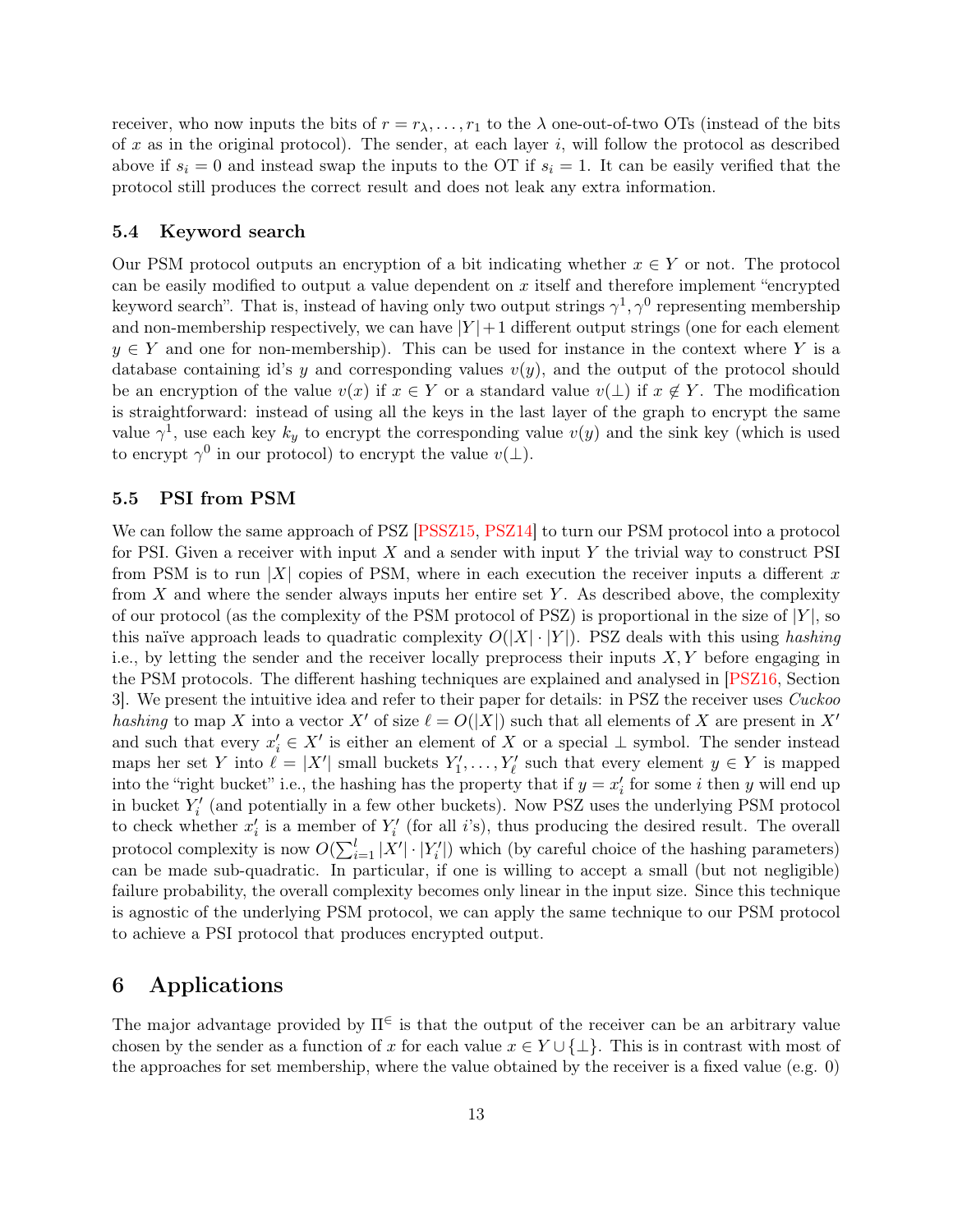when  $x \in Y$ , or some random value otherwise. We now provide two examples of how our protocol can be used to implement more complex secure set operations. The examples show some guiding principles that can be used to design other applications based on our protocol.

Without loss of generality in the following applications only the receiver will learn the output of the computation. Moreover we assume that the size of X and Y is equal to the same value  $M$ .<sup>[15](#page-13-0)</sup> Also for simplicity we will describe our application using the naïve PSI from PSM construction with quadratic complexity, but using the PSZ approach, as described in Sec. [5,](#page-11-0) it is possible to achieve linear complexity using hashing techniques. Finally, in both our applications we exploit the fact that additions can be performed locally (and for free) using secret-sharing based 2PC. In applications in which round complexity is critical, the protocols can be redesigned using garbled circuits computing the same functionality, since the garbled circuit can be sent from the sender to the other messages of the protocol. However in this case additions have to be performed inside the garbled circuit.

#### 6.1 Computing statistics of the private intersection

Here we want to construct a protocol where sender and receiver have as input two sets, X and Y respectively, and want to compute some statistics on the intersections of their sets. For instance the receiver has a list of id's  $X$  and that the sender has a list of of id's  $Y$  and some corresponding values  $v(Y)$  (thus we use the variant of our protocol for keyword search described in Section [5\)](#page-11-0). At the end of the protocol the receiver should learn the average of  $v(X \cap Y)$  (and not  $|X \cap Y|$ ).

The main idea is the following: the sender and the receiver run M executions of our protocol where the receiver inputs a different  $x_i$  from X in each execution. The sender always inputs the same set Y, and chooses the  $|Y|+1$  outputs  $\gamma_i^y$ <sup>y</sup> for all  $y \in Y \cup \{\perp\}$  for all  $i = 1, ..., M$  in the following way:  $\gamma_i^y$  $\frac{y}{i}$  is going to contain two parts, namely an arithmetic secret sharing of the bit indicating whether  $x_i \in Y$  and an arithmetic secret sharing of the value  $v(y)$ . The arithmetic secret sharing will be performed using a modulo N large enough such that  $N > M$  and  $N > M \cdot V$  where V is some upper bound on  $v(y)$  so to be sure that no modular reduction will happen when performing the addition of the resulting shares. Concretely the sender sets  $\gamma_i^y = (-u_i^2 + 1 \mod N, -v_i^2 + v(y) \mod N)$  for all  $y \in Y$  and  $\gamma_i^{\perp} = (-u_i^2 \mod N, -v_i^2 \mod N)$ . After the protocol the receiver defines her shares  $u_i^1, v_i^1$  to be the shares contained in her output of the PSM protocol, and then both parties add their shares locally to obtain secret sharing of the size of the intersection and of the sum of the values i.e.,  $U^1 = \sum_i u_i^1$ ,  $V^1 = \sum_i v_i^1$ ,  $U^2 = \sum_i u_i^2$ , and  $V^2 = \sum_i v_i^2$ . Now the parties check if  $(U^1, U^2)$  is a sharing of 0 and, if not, they compute and reveal the result of the computation  $\frac{V^1+V^2}{U^1+U^2}$ . Both these operations can be performed using efficient two-party protocols for comparison and division such as the one in  $[T+07, DNT12]$  $[T+07, DNT12]$  $[T+07, DNT12]$ .

#### 6.2 Threshold PSI

In this example we design a protocol  $\Pi^t = (P_1^t, P_2^t)$  that securely computes the functionality  $\mathcal{F}^t$  $({\cal F}_t^t$  $_{P_1^t}^t,\mathcal{F}_{I}^t$  $t_{P_2^t}$ ) where

$$
\mathcal{F}^t_{P_1^t} \colon \{\{0,1\}^\lambda\}^M \times \{\{0,1\}^\lambda\}^M \longrightarrow \bot
$$

<span id="page-13-0"></span><sup>&</sup>lt;sup>15</sup>We assume this only to simplify the protocol description, indeed our protocol can be easily instantiated when the two sets have different size.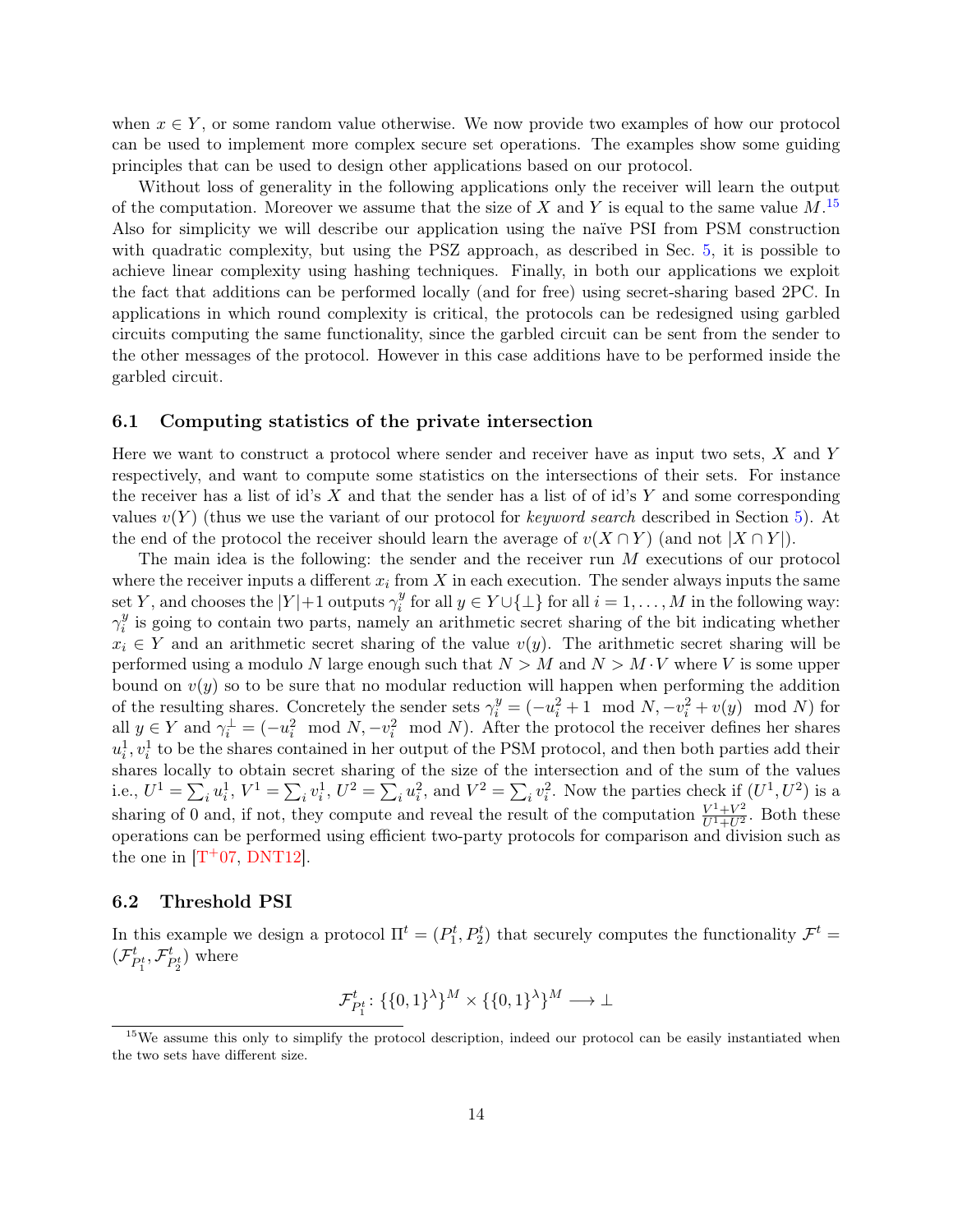and

$$
\mathcal{F}_{P_2^t}^t: \{\{0,1\}^\lambda\}^M \times \{\{0,1\}^\lambda\}^M \longrightarrow \{\{0,1\}^\lambda\}^\star
$$

$$
(S_1, S_2) \longmapsto \begin{cases} S_1 \cap S_2 & \text{if } |S_1 \cap S_2| \ge t \\ \bot & \text{otherwise} \end{cases}
$$

That is, the sender and the receiver have on input two sets,  $S_1$  and  $S_2$  respectively, and the receiver should only learn the intersection between these two sets if the size of the intersection is greater or equal than a fixed (public) threshold value  $t$ . In the case that the size of the intersection is smaller that t, then no information about  $S_1$  is leaked to  $P_2^t$  and no information about  $S_2$  is leaked to  $P_1^t$ . (This notion was recently considered in [HOS17] in the context of privacy-preserving ride-sharing).

As in the previous example, the sender and the receiver run M executions of our protocol where the receiver inputs a different  $x_i$  from  $S_2$  in each execution. The sender always inputs the same set  $S_1$ , and chooses the two outputs  $\gamma_i^0, \gamma_i^1$  in the following way:  $\gamma_i^b$  is going to contain two parts, namely an arithmetic secret sharing of 1 if  $x_i \in Y$  or 0 otherwise, as well as encryption of the same bit using a key k. The arithmetic secret sharing will be performed using a modulus larger than M, so that the arithmetic secret sharings can be added to compute a secret-sharing of the value  $|S_1 \cap S_2|$  with the guarantee that no overflow will occur. Then, the sender and the receiver engage in a secure-two party computation of a function that outputs the key  $k$  to the receiver if and only if  $|S_1 \cap S_2| > t$ . Therefore, if the intersection is larger than the threshold now the receiver can decrypt the ciphertext part of the  $\gamma$  values and learn which elements belong to the intersection. The required 2PC is a simple comparison with a known value (the threshold is public) which can be efficiently performed using protocols such as [GSV07, LT13].

## 7 Acknowledgments

This research received funding from: COST Action IC1306; the Danish Independent Research Council under Grant-ID DFF-6108-00169 (FoCC); the European Union's Horizon 2020 research and innovation programme under grant agreements No 731583 (SODA) and No 780477 (PRIViLEDGE); "GNCS - INdAM". The work of 1st author has been done in part while visiting Aarhus University, Denmark.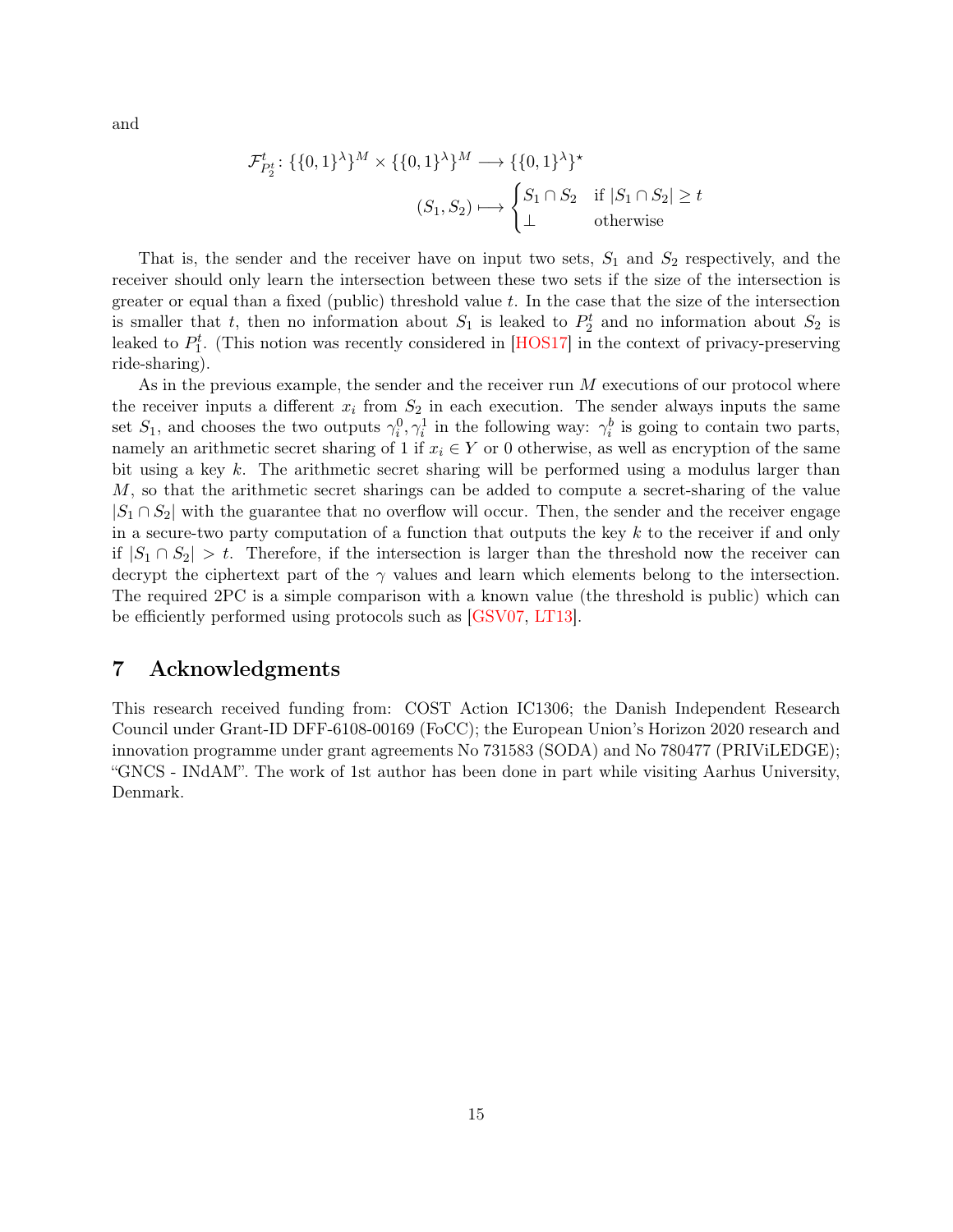## <span id="page-15-0"></span>A Complexity analysis

We focus our analysis of the protocol described in Sec [4.1](#page-9-1) without taking into account the many possible optimisations showed in Sec. [5.](#page-11-0) In  $\Pi^{\in}$ , sender and receiver run  $\lambda$  executions of a 1-out-of-2 OT; in addition, they perform some symmetric key operations. More precisely, in order to compute the inputs for the *i*-th OT executions, with  $i \in \{2, ..., \lambda\}$ , S computes  $2 \cdot \min\{2^{i-1}, |Y|\}$  encryptions using the private-key encryption scheme Sym. We now observe that each encryption could contain a different key, and that this key needs to be generated by running  $Gen(\cdot)$ .<sup>[16](#page-15-1)</sup> This means that 4M represents an upper bound on the number of symmetric key operations performed by S to compute the input of one OT execution. Moreover, in the last interaction with R, S computes M encryptions. Therefore, an upper bound on the number symmetric key operations performed by S is  $(\lambda - 1) \cdot 4M + M + 2 \approx \lambda \cdot 4M$ , where 2 represents the cost of running Gen(·) twice in order to compute the two keys required to feed the first  $\overline{OT}$  execution<sup>[17](#page-15-2)</sup>. In every  $\overline{OT}$  execution i, with  $i \in \{2,\ldots,\lambda\}$ , R receives  $\min\{2^{i-1},|Y|\}$  encryptions, and tries to decrypt all of them. Moreover, in the last interaction with  $S$ , R receives M encryptions and tries to decrypt all of them as well. This means that the upper bound on the number of symmetric key operations made by R is  $(\lambda - 1) \cdot M + M = \lambda \cdot M$ . Following [\[PSZ16\]](#page-28-2) we assume that 3 symmetric key operations are required for one OT execution. Therefore the total amount of symmetric key operations is  $\lambda M4+3\lambda$ for the sender and  $\lambda M + 3\lambda$  for the receiver. In order to compare the efficiency of our protocol with the PSI protocols provided in [\[PSZ16\]](#page-28-2) and to be consistent with their complexity analysis. we consider only the computation complexity for the party with the majority of the workload in the comparison. In Table [1](#page-3-0) of Sec. [1](#page-0-0) we have compared the computation (and the communication) complexity of our protocol with the circuit-based PSI approaches (which can be combined with further postprocessing) considered in [\[PSZ16\]](#page-28-2). More precisely, we compare the sort-compare-shuffle (SCS) circuit of [HEK12] and the pairwise-comparison (PWC) circuit proposed in [\[PSZ16\]](#page-28-2) with our approach for PSM.

As showed in Table [1,](#page-3-0) our protocol has better performance than all the circuit-based PSI approaches (which can be combined with further postprocessing) considered in [\[PSZ16\]](#page-28-2). We note that, as described in Sec. 4.4 of [\[PSZ16\]](#page-28-2), the approach based on evaluating the OPRF inside circuit is faster than any other PSI protocols if one set is much smaller than the other (like in the case of PSM), but in this case the output will necessarily leak to the receiver, which prevents composition with further 2PC protocol. We refer the reader to Table 7 of [\[PSZ16\]](#page-28-2) for a detailed efficiency comparison between different PSI protocols. Finally, we observe that the complexities analysis proposed in [\[PSZ16\]](#page-28-2) is related to PSI protocols, while in this section we have only compared the efficiency of the PSM subprotocol.

#### A.1 Communication complexity

The communication complexity of our protocol is dominated by the communication complexity of the underlying OT protocol  $\Pi_{\mathcal{OT}} = (\mathsf{S}_{\mathcal{OT}}, \mathsf{R}_{\mathcal{OT}})$ . Let  $\mathsf{sOT}(D)$  be the amount of data exchanged between  $S_{\mathcal{OT}}$  and  $R_{\mathcal{OT}}$  when  $S_{\mathcal{OT}}$  uses an input of size D, and let  $\mathsf{sSYM}(A)$  be the size of a ciphertext for the encryption scheme  $Sym$  when a plaintex of size  $A$  is used. Then the communication

<span id="page-15-1"></span><sup>&</sup>lt;sup>16</sup>We recall that  $|Y| = M$  and that  $\lambda$  is the bit size of a set element.

<span id="page-15-2"></span><sup>&</sup>lt;sup>17</sup>In this section, without loss of generality, we assume that to encrypt a message of size  $\lambda$  it is sufficient to run the encryption algorithm Enc only once.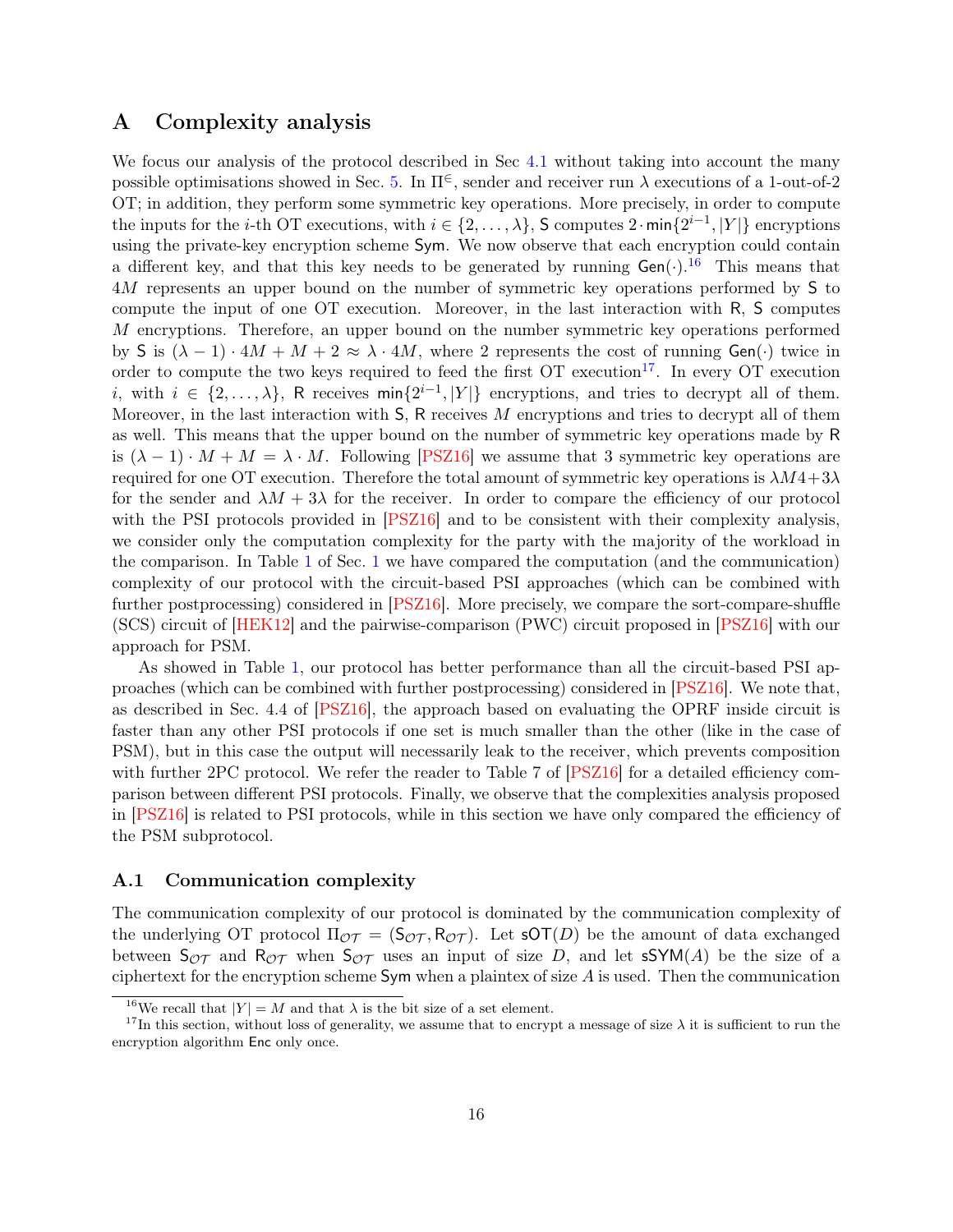complexity of our protocol is

$$
\lambda \cdot \mathsf{sOT}(2 \cdot M \cdot \mathsf{sSYM}(\lambda)) + M \cdot \mathsf{sSYM}(\lambda)
$$

where  $2 \cdot M$  is the number of ciphertexts used as input of OT and M is the amount of ciphertexts that are sent in the last interaction between S and R. If we assume that a chipertext for Sym is roughly of size s, and that  $\Pi_{\mathcal{OT}}$  has a communication complexity that is approximately close to the size of the input used<sup>[18](#page-16-1)</sup>, we obtain that the overall communication complexity of our protocol is well approximated by  $\lambda Ms2 + Ms$ , that is comparable to the communication complexity of the approaches proposed in [\[PSZ16\]](#page-28-2).

## <span id="page-16-0"></span>B Security proof of Theorem [1](#page-10-2)

*Proof.* In order to prove the security of  $\Pi^{\in}$ , according to Def. [3](#page-24-0) we need show two probabilistic polynomial-time algorithms  $S<sub>S</sub>$  and  $S<sub>R</sub>$  called simulators, such that the following two conditions hold:

$$
\{(\mathcal{S}_{\mathsf{S}}(1^s, Y, \gamma^0, \gamma^1, \mathcal{F}_{\mathsf{S}}^{\in}(Y, \gamma^0, \gamma^1, x)), \mathcal{F}^{\in}(Y, \gamma^0, \gamma^1, x))\}_{\{Y, x, s\}} \approx \text{(1)}
$$
\n
$$
\{\text{view}_{\mathsf{S}}^{\Pi^{\in}}(1^s, Y, \gamma^0, \gamma^1, x), \text{output}_{\Pi^{\in}(1^s, Y, \gamma^0, \gamma^1, x)\}_{\{Y, x, s\}}
$$

$$
\{(\mathcal{S}_{\mathsf{R}}(1^s, x, \mathcal{F}_{\mathsf{R}}^{\in}(Y, \gamma^0, \gamma^1, x)), \mathcal{F}^{\in}(Y, \gamma^0, \gamma^1, x))\}_{\{Y, x, s\}} \approx
$$
  
\{view <sup>$\Pi^{\in}$</sup>  <sub>$\mathsf{R}}(1^s, Y, \gamma^0, \gamma^1, x), output $\Pi^{\in}$  <sub>$\{1^s, Y, \gamma^0, \gamma^1, x)\}_{\{Y, x, s\}}$  (2)</sub>$</sub> 

where  $Y \in \{0,1\}^{\star}, x \in \{0,1\}^{\star}, \text{ and } s \in \mathbb{N}.$ 

Therefore we divide our proof in two parts. In the former we show a PPT algorithm  $S<sub>S</sub>$  that satisfies the property of the first point, and then a PPT algorithm  $S_R$  that satisfies the requirement of the second point. Moreover, in order to make the security proof of our scheme easier, without loss of generality we assume Sym to be secure in the setting where the challenge messages  $m_0$  and  $m_1$ are lists of  $\lambda$  values. That is  $\mathbf{m}_0 = \{m_0^1, \ldots, m_0^{\lambda}\}\$  and  $\mathbf{m}_1 = \{m_1^1, \ldots, m_1^{\lambda}\}\$ . The challenger, upon receiving these lists picks  $b \leftarrow \{0, 1\}$ , defines an empty list  $\mathbf{cx}$  and for  $i = 1, \dots \lambda$  acts as follows:

- 1. computes  $k_i \leftarrow \mathsf{Gen}(1^s);$
- 2. computes  $\mathsf{Enc}(k_i, m_b^i)$  and adds it to  $\mathbf{cx}$ .

The aim of the adversary is to guess the bit b having on input just  $m_0$ ,  $m_1$ ,  $cx$  and an auxiliary input z.

#### B.1  $S<sub>S</sub>$  description and proof of indistinguishability

 $S<sub>S</sub>$  runs S with some randomness r and the input Y. At this point  $S<sub>S</sub>$  needs a strategy to act as a receiver of OT in all the  $\lambda$  OT executions (without the receiver's input x). In order to do that,  $S<sub>S</sub>$  runs the simulator of  $\Pi_{\mathcal{OT}}$ , that we call  $S<sub>SOT</sub>$  (and that exists by assumption), in every OT execution. We observe that in order to run  $S_{\mathsf{S}_{\mathcal{OT}}}$  in the *i*-th OT execution the inputs  $c_0^i$  and  $c_1^i$ 

<span id="page-16-1"></span> $18$ This is actually true for the most common implementations of OT (OT extension).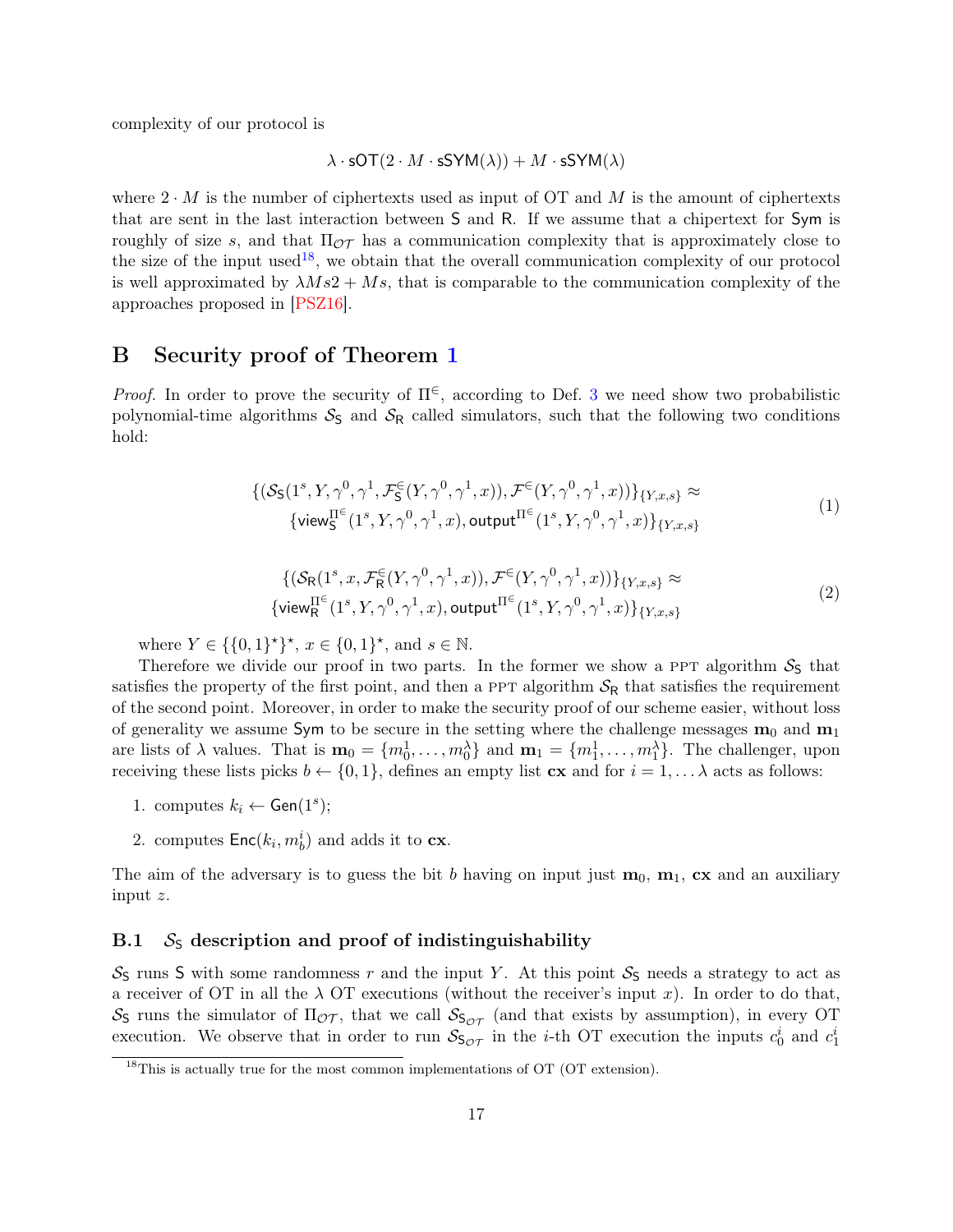need to be known. Clearly those values can be efficiently computed since the randomness r and the input  $Y$  used to run  $S$  are known.

We now show more formally how  $S<sub>S</sub>$  works. Let  $S<sub>SOT</sub>$  be such that

$$
\begin{aligned} \{ \mathcal{S}_{\mathsf{S}_{\mathcal{OT}}}(1^{s},(c_{0},c_{1}),\bot), \mathcal{F}_{\mathcal{OT}}((c_{0},c_{1}),b) \}_{\{c_{0},c_{1},b,s\}} \approx \\ \{\mathsf{view}_{\mathsf{S}_{\mathcal{OT}}}^{\Pi_{\mathcal{OT}}}(1^{s},(c_{0},c_{1}),b), \mathsf{output}^{\Pi_{\mathcal{OT}}}(1^{s},(c_{0},c_{1}),b) \}_{\{c_{0},c_{1},b,s\}} \end{aligned}
$$

where  $c_0, c_1 \in \{0, 1\}^{\star}, b \in \{0, 1\}$ , and  $s \in \mathbb{N}$ .  $\mathcal{S}_{\mathsf{S}}$ , on input Y and 1<sup>s</sup> executes the following steps.

- 1. pick a  $r \leftarrow \{0,1\}^s$  and run **S** on input  $1^s$ , Y using r as a randomness.
- 2. For every OT execution *i*, with  $i = 1, ..., \lambda$ , run  $S_{S_{OT}}$  on input 1<sup>s</sup>,  $c_0^i$  and  $c_1^i$ , where  $c_0^i$  and  $c_1^i$  are computed using the same procedure that S uses.
- 3. Continue the execution against S as R would do.

In order to conclude this first part of the proof we just need to prove the following lemma.

#### Lemma 1.

$$
\{(\mathcal{S}_\mathsf{S}(1^s,Y,\mathcal{F}_\mathsf{S}^\in(Y,\gamma^0,\gamma^1,x)),\mathcal{F}^\in(Y,\gamma^0,\gamma^1,x))\} \approx \{\mathsf{view}^{\Pi^\in}_\mathsf{S}(1^s,Y,\gamma^0,\gamma^1,x), \mathsf{output}^{\Pi^\in}(1^s,Y,\gamma^0,\gamma^1,x)\}
$$

where  $Y \in \{\{0,1\}^{\star}\}, x \in \{0,1\}^{\star}, \text{ and } s \in \mathbb{N}^{19}$  $Y \in \{\{0,1\}^{\star}\}, x \in \{0,1\}^{\star}, \text{ and } s \in \mathbb{N}^{19}$  $Y \in \{\{0,1\}^{\star}\}, x \in \{0,1\}^{\star}, \text{ and } s \in \mathbb{N}^{19}$ 

*Proof.* The proof goes through hybrid arguments starting from the real execution of  $\Pi^{\in}$ . We gradually modify the execution until the input of R is not needed anymore in such a way that the final hybrid represents the simulator  $S_5$ . We denote with  $\text{OUT}_{5}^{\mathcal{H}_i}(1^s)$  the view of S in the hybrid experiment  $\mathcal{H}_i$  with  $i \in \{0, \ldots, \lambda\}$ . The hybrid experiments that we consider are the following.

1.  $\mathcal{H}_0$  is identical to the real execution of  $\Pi^{\in}$ . More precisely  $\mathcal{H}_0$  runs S using fresh randomness and interacts with him as  $R$  would do on input  $x$ .

2.  $\mathcal{H}_i$  proceeds according to  $\mathcal{H}_0$  with the difference that in the first i OT executions  $\mathcal{S}_{S_{\mathcal{OT}}}$  is used.

Since  $\mathcal{F}^{\in}$  is a deterministic function we have that

$$
\begin{array}{c}\{\mathsf{view}^{\Pi^{\in}}_{\mathsf{S}}(1^{s},Y,\gamma^{0},\gamma^{1},x),\mathcal{F}^{\in}(Y,\gamma^{0},\gamma^{1},x))\}\equiv\\\{\mathsf{view}^{\Pi^{\in}}_{\mathsf{S}}(1^{s},Y,\gamma^{0},\gamma^{1},x),\mathsf{output}^{\Pi^{\in}}(1^{s},Y,\gamma^{0},\gamma^{1},x)\}\ .\end{array}
$$

Moreover we observe that

$$
\{\text{OUT}_{\mathcal{H}_0}(1^s), \mathcal{F}^{\in}(Y, \gamma^0, \gamma^1, x)\} =
$$
  

$$
\{\text{view}_{\mathsf{S}}^{\Pi^{\in}}(1^s, Y, \gamma^0, \gamma^1, x), \mathcal{F}^{\in}(Y, \gamma^0, \gamma^1, x))\}
$$

and that

$$
\left\{ \begin{aligned} &\left\{ \mathsf{OUT}_{\mathcal{H}_\lambda}(1^s), \mathcal{F}^{\in}(Y, \gamma^0, \gamma^1, x) \right\} = \\ &\left\{ \big(\mathcal{S}_{\mathsf{S}}(1^s, Y, \gamma^0, \gamma^1, \mathcal{F}^{\in}_{\mathsf{S}}(Y, \gamma^0, \gamma^1, x)), \mathcal{F}^{\in}(Y, \gamma^0, \gamma^1, x) \big) \right\} \, . \end{aligned} \right.
$$

<span id="page-17-0"></span><sup>&</sup>lt;sup>19</sup>To avoid overburdening the notation, here and in the rest of this paper, we omit to specify the inputs domain when it is clear from the context.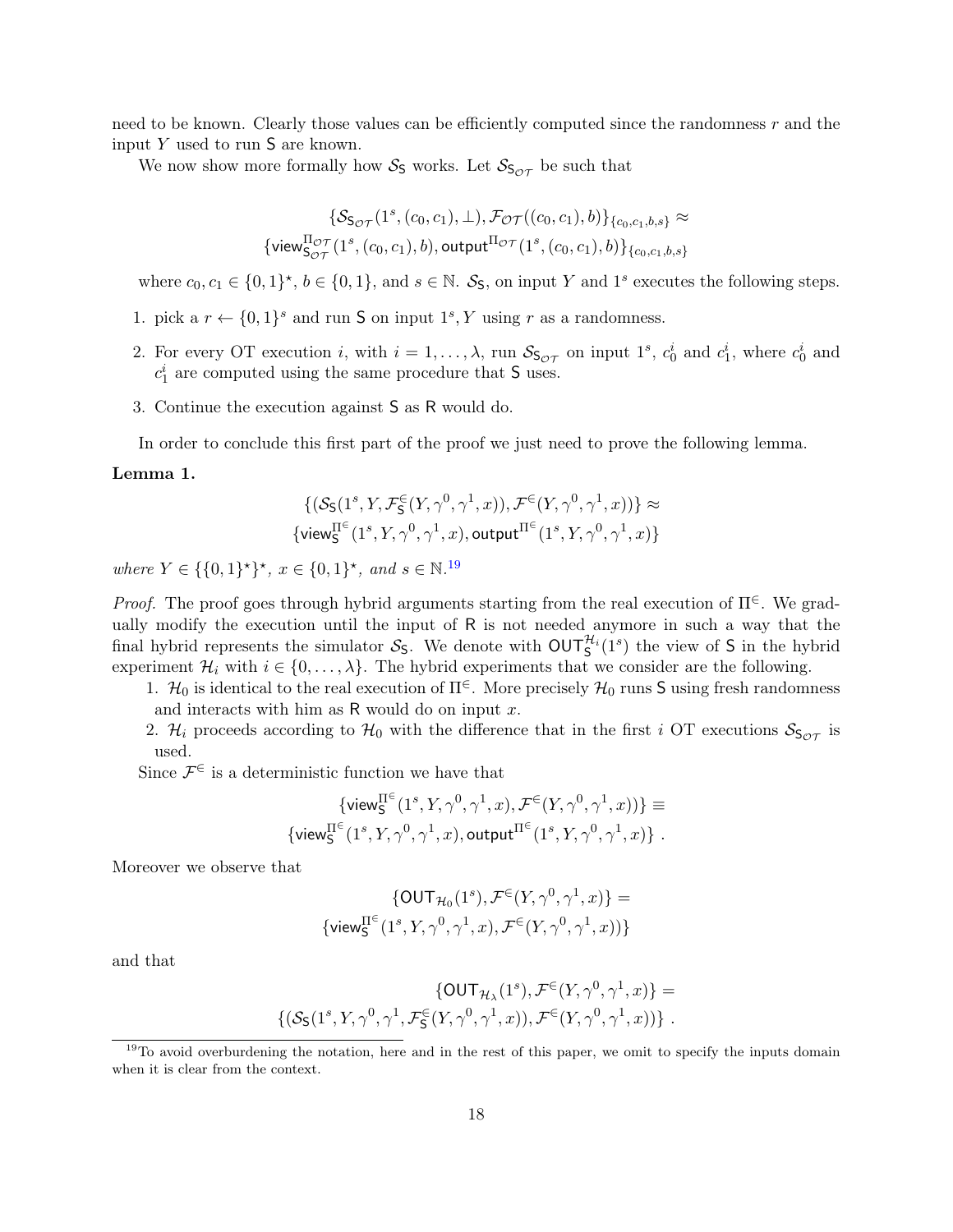Therefore the only thing that remains to argue is that

 $\{\mathsf{OUT}_{\mathcal{H}_{i-1}}(1^s),\mathcal{F}^\in(Y,\gamma^0,\gamma^1,x)\}\approx \{\mathsf{OUT}_{\mathcal{H}_i}(1^s),\mathcal{F}^\in(Y,\gamma^0,\gamma^1,x)\}$ 

for  $i = 1, \ldots, \lambda$ . We now show that if this statement does not hold then we can construct an adversary  $\mathcal{A}^{S_{\mathcal{OT}}}$  that breaks the security of  $\Pi_{\mathcal{OT}}$  against malicious sender. Let  $\mathcal{C}^{S_{\mathcal{OT}}}$  be the challenger for the security game w.r.t. the security of  $\Pi_{\mathcal{OT}}$  against malicious sender; the reduction works as follows.

- 1.  $\mathcal{A}^{S_{\mathcal{OT}}}$  runs S with randomness r and interacts with him according to  $\mathcal{H}_{i-1}(\mathcal{H}_i)$  until the *i*-th OT execution.
- 2. At this point  $\mathcal{A}^{\mathsf{S}\sigma\tau}$  computes  $(c_0^i, c_1^i)$  and sends  $((c_0^i, c_1^i), x_{\lambda-i+1})$  to  $\mathcal{C}^{\mathsf{S}\sigma\tau}$ .
- 3.  $A^{\mathsf{S}_{\mathcal{OT}}}$  then acts as a proxy between  $\mathcal{C}^{\mathsf{S}_{\mathcal{OT}}}$  and **S**.
- 4. When the interaction between  $\mathcal{C}^{S_{\mathcal{OT}}}$  and S is over, A continues the execution with S according to  $\mathcal{H}_{i-1}(\mathcal{H}_i)$ .

The security proof ends with the observation that if  $C^{5c}$  has used the simulator  $S_{5c}$  then the joint distribution of the view of  $S$  and  $\mathcal{F}^{\in}(Y,\gamma^{0},\gamma^{1},x)$  corresponds to  $\{\mathsf{OUT}^{\mathsf{R}}_{\mathcal{H}_{i}}(1^{s}),\mathcal{F}^{\in}(Y,\gamma^{0},\gamma^{1},x)\},$ to  $\{\text{OUTR}_{\mathcal{H}_{i-1}}(1^s), \mathcal{F}^{\in}(Y, \gamma^0, \gamma^1, x)\}\$ otherwise.  $\Box$ 

 $\Box$ 

#### B.2  $S_R$  description and proof of indistinguishability

At a very high level,  $S_R$  runs R with some randomness r and the input x.  $S_R$  then needs a strategy to acts as a sender of OT in all the  $\lambda$  OT executions (without sender's input Y). In order to do that,  $S_R$  runs the simulator of  $\Pi_{\mathcal{OT}}$ , that we call  $S_{R_{\mathcal{OT}}}$  in every OT execution<sup>[20](#page-18-0)</sup>. Moreover we need to feed the OT simulator with the correct input, depending on the value  $x$ . More precisely in the first OT execution  $S_{\mathsf{R}_{\mathcal{OT}}}$  is run by using as input a key  $k_1$ . In the *i*-th OT execution (for  $i = 2, ..., \lambda$ ) the simulator will run using  $x_{\lambda-i+1}$  and  $c^i$ . The ciphertext  $c^i$  contains encryptions of a fixed value, let us say 0, computed using a fresh secret key (different for every ciphertext) and one encryption of the key k<sub>i</sub> using the key k<sub>i−1</sub>. After the  $\lambda$  OT executions  $S_R$  sends to R M encryptions of 0 using a randomly generated secret key (also in this case a different secret key is used for each encryption of 0) and the encryption of the message  $\text{out} = \mathcal{F}_{\mathsf{S}}^{\in}(Y, \gamma^0, \gamma^1, x)$  using the key  $\mathsf{k}_{\lambda}$ . We now show more formally how  $S_R$  works. Let  $S_{R_{\mathcal{OT}}}$  be such that

$$
\{ \mathcal{S}_{\mathsf{R}_{\mathcal{OT}}}(1^s, b, c_b), \mathcal{F}_{\mathcal{OT}}((c_0, c_1), b) \}_{\{c_0, c_1, b, s\}} \approx
$$
  

$$
\{ \mathsf{view}_{\mathsf{R}_{\mathcal{OT}}}^{\Pi_{\mathcal{OT}}}(1^s, (c_0, c_1), b), \mathsf{output}^{\Pi_{\mathcal{OT}}}(1^s, (c_0, c_1), b) \}_{\{c_0, c_1, b, s\}}
$$

where  $c_0, c_1 \in \{0, 1\}^{\star}, b \in \{0, 1\}, \text{ and } s \in \mathbb{N}.$  $\mathcal{S}_{\mathsf{R}}$ , on input x, out and 1<sup>s</sup> executes the following steps.

1. Compute  $k_1 \leftarrow$  Gen(1<sup>s</sup>) and run  $\mathcal{S}_{\mathsf{R}_{\mathcal{OT}}}$  on input (1<sup>s</sup>,  $x_{\lambda}, k_1$ ).

<span id="page-18-0"></span><sup>&</sup>lt;sup>20</sup>We recall that  $S_{\mathsf{R}_{\mathcal{OT}}}$  exists by assumption.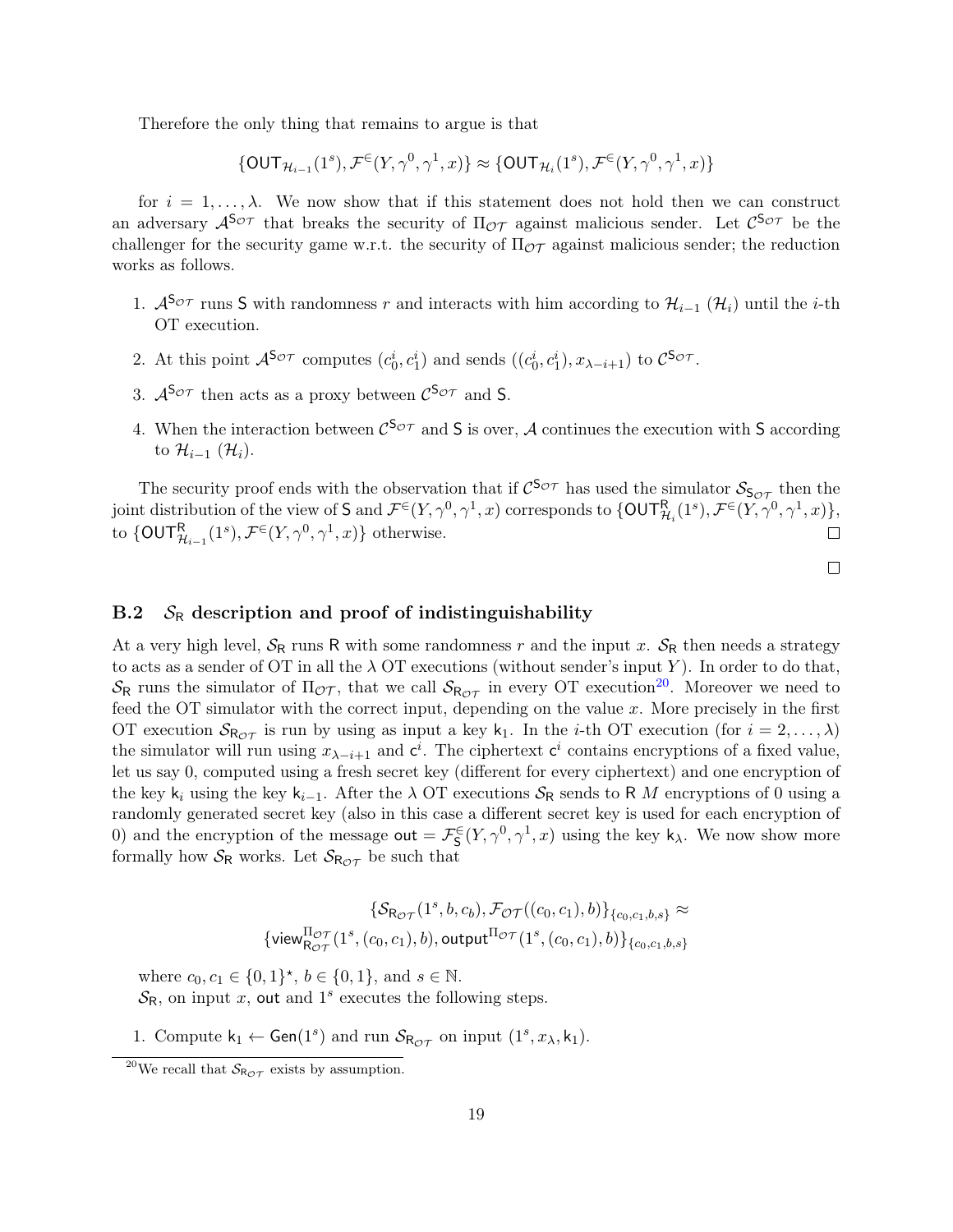- 2. For  $i = 2, \ldots, \lambda$  execute the following steps.
	- 2.1. Define the empty list  $c^i$ . For  $j = 1, ..., min\{2^i, |Y|\}$  1 compute and add  $Enc(Gen(1^s), 0)$ to  $\mathsf{c}^i$ .
	- 2.2. Compute  $k_i \leftarrow Gen(1^s)$ , and add  $Enc(k_{i-1}, k_i)$  to the list  $c^i$ .
	- 2.3. Permute the elements inside  $c^i$ .
	- 2.4. Run  $S_{\mathsf{R}_{\mathcal{OT}}}$  on input  $(1^s, x_{\lambda-i+1}, \mathsf{c}^i)$ .
- 3. Define an empty list l.
- 4. For  $i = 1, \ldots M 1$  compute and add  $\mathsf{Enc}(\mathsf{Gen}(1^s), 0)$  to l.
- 5. Add  $Enc(k_{\lambda}, out)$  to *l*.
- 6. Permute the elements inside l and send it.
- 7. Continue the execution according to R's description.

In order to conclude this latter part of the proof we need to prove the following lemma.

#### Lemma 2.

$$
\begin{aligned} &\{(\mathcal{S}_{\mathsf{R}}(1^s,x,\mathsf{out},\mathcal{F}^{\in}_{\mathsf{R}}(Y,\gamma^0,\gamma^1,x)),\mathcal{F}^{\in}(Y,\gamma^0,\gamma^1,x))\}_{\{Y,x,s\}}\approx \\ &\{\mathsf{view}^{\Pi^{\in}}_{\mathsf{R}}(1^s,Y,\gamma^0,\gamma^1,x),\mathsf{output}^{\Pi^{\in}}(1^s,Y,\gamma^0,\gamma^1,x)\}_{\{Y,x,s\}} \end{aligned}
$$

where  $Y \in \{\{0,1\}^{\star}\}, x \in \{0,1\}^{\star}, \text{ and } s \in \mathbb{N}.$ 

*Proof.* The proof goes trough hybrid arguments starting from the real execution of  $\Pi^{\in}$ . We gradually modify the execution until the input of  $S(Y)$  is not needed anymore such that the final hybrid would represent the simulator  $S_R$ . We denote with  $\text{OUT}_{\mathcal{H}_i}^R(1^s)$  the view of R in the hybrid experiment  $\mathcal{H}_i$ with  $i \in \{0, \ldots, \lambda\}$ .

- 1.  $\mathcal{H}_0$  is identical to the real execution of  $\Pi^{\in}$ . More precisely  $\mathcal{H}_0$  runs R using fresh randomness and interacts with him as S would do on input Y .
- 2. H<sub>1</sub> proceeds according to  $\mathcal{H}_0$  with the difference that in the first OT executions  $\mathcal{S}_{R_{\mathcal{OT}}}$  is used on input  $(1^s, x_\lambda, k_1 \leftarrow \text{Gen}(1^s)).$
- 3. H<sub>i</sub> proceeds according to H<sub>1</sub> with the difference that in the j-th OT executions, with  $2 \le j \le i$ ,  $\mathcal{S}_{\mathsf{R}_{\mathcal{O}\mathcal{T}}}$  is run on input  $(1^s, x_{\lambda-j+1}, \mathsf{c}^j = c^j_{x_{\lambda-j+1}}).$
- 4.  $\mathcal{H}^{\star}$  proceeds according to  $\mathcal{H}_{\lambda}$  with the difference that in each OT execution *i*, with  $2 \leq i \leq \lambda$ , the input  $c^i$  for the simulator  $S_{\mathsf{R}_{\mathcal{OT}}}$  is computed as follows.
	- For  $j = 1, ..., min\{2^i, |Y|\} 1$  compute and add  $Enc(Gen(1^s), 0)$  to  $c^i$ .
	- Compute  $k_i \leftarrow Gen(1^s)$ , and add  $Enc(k_{i-1}, k_i)$  to the list  $c^i$ .
	- Permute the elements inside  $c^i$ .

Moreover the first step of the third stage is performed as follows.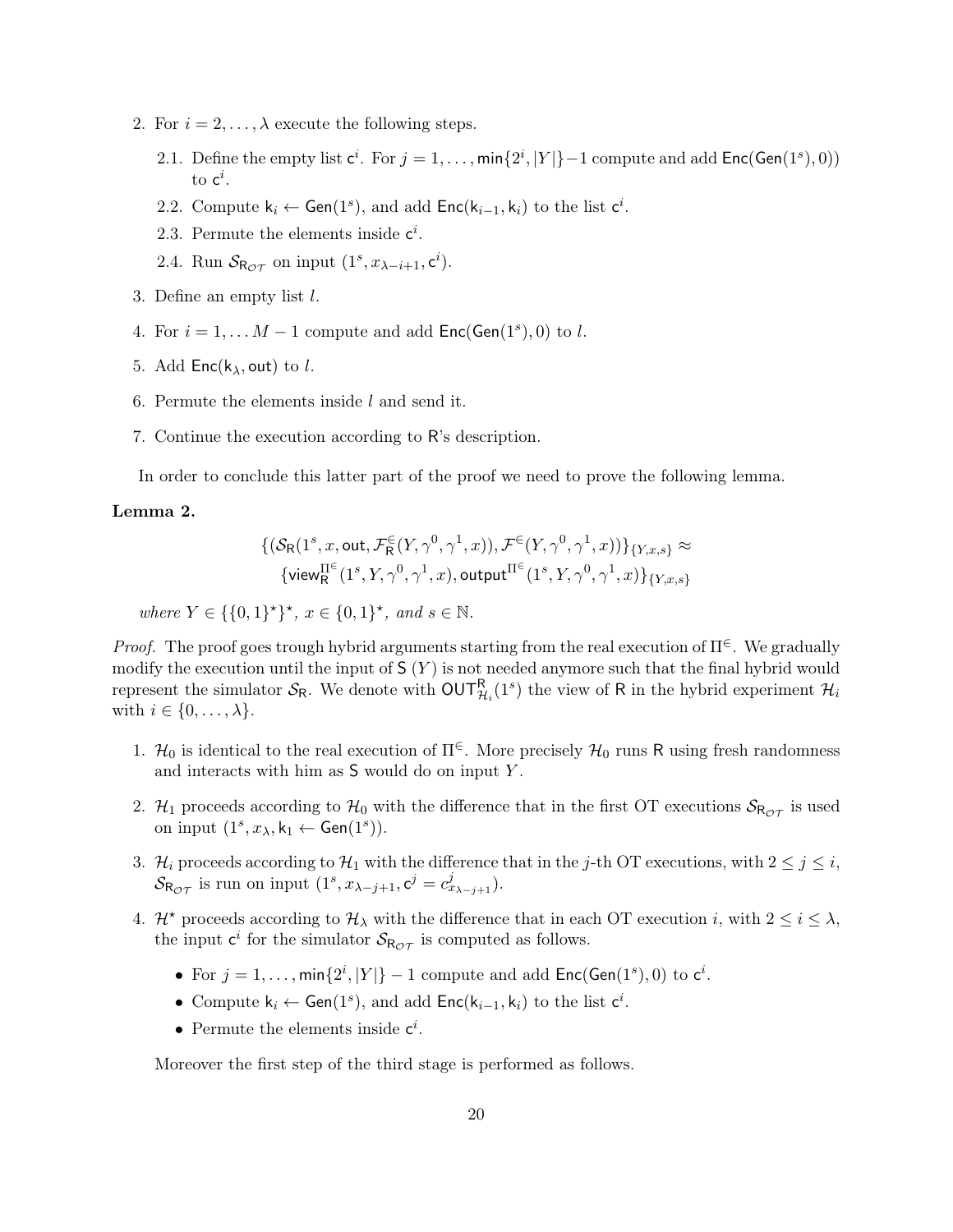- Define an empty list  $l$ .
- For  $i = 1, \ldots M 1$  compute and add  $Enc(Gen(1<sup>s</sup>), 0)$  to l.
- Add  $Enc(k_{\lambda}, out)$  to l.
- Permute the element inside l and send it to R.

Since  $\mathcal{F}^{\in}$  is deterministic we have that

$$
\begin{array}{c}\{\mathsf{view}^{\Pi^\in}(1^s,Y,\gamma^0,\gamma^1,x),\mathcal{F}^\in(Y,\gamma^0,\gamma^1,x))\}\equiv\\\{\mathsf{view}^{\Pi^\in}(1^s,Y,\gamma^0,\gamma^1,x),\mathsf{output}^{\Pi^\in}(1^s,Y,\gamma^0,\gamma^1,x)\}\ .\end{array}
$$

Moreover we observe that

$$
\{\text{OUT}^{\text{R}}_{\mathcal{H}_0}(1^s),\mathcal{F}^{\in}(Y,\gamma^0,\gamma^1,x)\}=\{\text{view}^{\Pi^{\in}}_{\text{R}}(1^s,Y,\gamma^0,\gamma^1,x),\mathcal{F}^{\in}(Y,\gamma^0,\gamma^1,x))\}
$$

and that

$$
\{\mathsf{OUT}_{\mathcal{H}^{\star}}^{\mathsf{R}}(1^{s}),\mathcal{F}^{\in}(Y,\gamma^{0},\gamma^{1},x)\}=\{(\mathcal{S}_{\mathsf{R}}(1^{s},x,\mathsf{out},\mathcal{F}_{\mathsf{R}}^{\in}(Y,\gamma^{0},\gamma^{1},x)),\mathcal{F}^{\in}(Y,\gamma^{0},\gamma^{1},x))\}.
$$

Therefore there are two things that remain to argue:

1.  $\{\text{OUT}_{\mathcal{H}_{i-1}}^{\mathsf{R}}(1^s), \mathcal{F}^{\in}(Y, \gamma^0, \gamma^1, x)\} \approx \{\text{OUT}_{\mathcal{H}_i}^{\mathsf{R}}(1^s), \mathcal{F}^{\in}(Y, \gamma^0, \gamma^1, x)\}$  for  $i = 1, \ldots, \lambda$  and 2.  $\{OUT_{\mathcal{H}_{\lambda}}^{R}(1^{s}), \mathcal{F}^{\in}(Y, \gamma^{0}, \gamma^{1}, x)\} \approx \{OUT_{\mathcal{H}^{*}}^{R}(1^{s}), \mathcal{F}^{\in}(Y, \gamma^{0}, \gamma^{1}, x)\}.$ 

We now start by showing that if the first statement does not hold for  $i = 1$ , then we can construct a adversary  $\mathcal{A}^{S_{\mathcal{OT}}}$  that breaks the security of  $\Pi_{\mathcal{OT}}$  against malicious receiver. Let  $\mathcal{C}^{R_{\mathcal{OT}}}$ be the challenger for the security game w.r.t. the security of  $\Pi_{\mathcal{OT}}$  against malicious receiver. The reduction works as follows.

- 1.  $\mathcal{A}^{\mathsf{R}_{\mathcal{OT}}}$  runs R with randomness r, computes  $k_0 \leftarrow \mathsf{Gen}(1^s), k_1 \leftarrow \mathsf{Gen}(1^s)$  and sends  $((k_0, k_1), x_\lambda)$ to  $\mathcal{C}^{\mathsf{R}_{\mathcal{OT}}}$ .
- 2.  $A^{R_{\mathcal{OT}}}$  then acts as a proxy between  $C^{R_{\mathcal{OT}}}$  and R.
- 3. When the interaction between  $\mathcal{C}^{S_{\mathcal{OT}}}$  and R is over,  $\mathcal{A}^{R_{\mathcal{OT}}}$  continues the execution with R according to  $\mathcal{H}_0$  ( $\mathcal{H}_1$ ).

This part of the security proof ends with the observation that if  $C^{R_{\mathcal{OT}}}$  has used the simulator  $\mathcal{S}_{R_{\mathcal{OT}}}$ then the joint distribution of the view of R and  $\mathcal{F}^{\in}(Y,\gamma^{0},\gamma^{1},x)$  corresponds to  $\{{\sf OUT}^{\sf R}_{{\cal H}_0}(1^{s}),\mathcal{F}^{\in}(Y,\gamma^{0},\gamma^{1},x)\}$ , to  $\{\ensuremath{\mathsf{OUT}}_{\ensuremath{\mathcal{H}}_1}^\mathsf{R}(1^s),\ensuremath{\mathcal{F}}^\in(Y,\gamma^0,\gamma^1,x)\}$  otherwise.

The proof that

$$
\{\mathsf{OUT}^\mathsf{R}_{\mathcal{H}_{i-1}}(1^s),\mathcal{F}^\in(Y,\gamma^0,\gamma^1,x)\}\approx \{\mathsf{OUT}^\mathsf{R}_{\mathcal{H}_i}(1^s),\mathcal{F}^\in(Y,\gamma^0,\gamma^1,x)\}
$$

for  $i = 2, \ldots, \lambda$  follows the same arguments.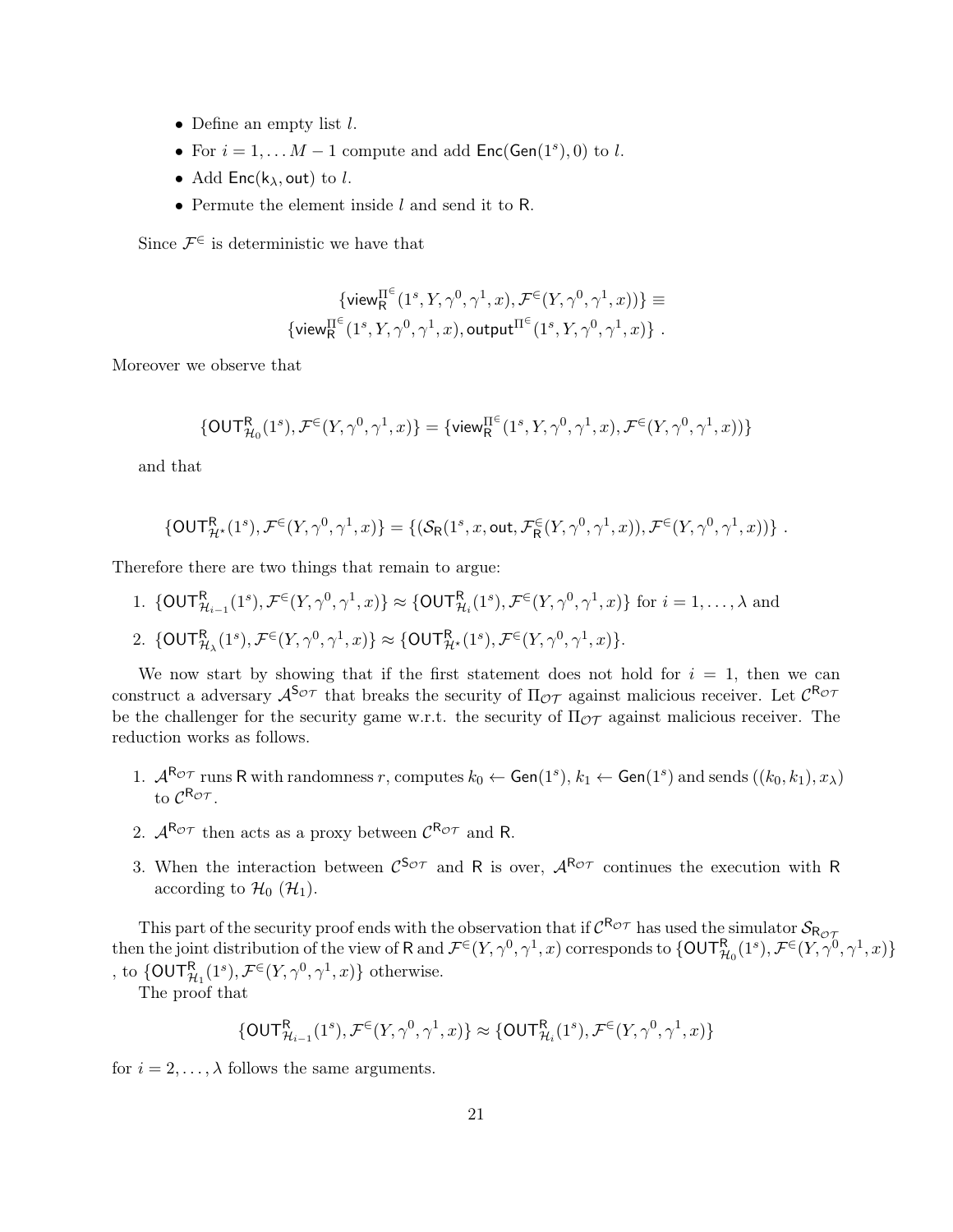In order to prove that

$$
\{\mathsf{OUT}^\mathsf{R}_{\mathcal{H}_\lambda}(1^s),\mathcal{F}^\in(Y,\gamma^0,\gamma^1,x)\}\approx \{\mathsf{OUT}^\mathsf{R}_{\mathcal{H}^\star}(1^s),\mathcal{F}^\in(Y,\gamma^0,\gamma^1,x)\}\;,
$$

thus concluding the lemma's security proof, we need to consider the following intermediate hybrid experiment  $\mathcal{H}_y^*$  with  $y \in \{1, ..., \lambda\}$ . The description of the hybrid experiment follows.

- 1. Compute  $k_1 \leftarrow$  Gen(1<sup>s</sup>) and run  $\mathcal{S}_{\mathsf{R}_{\mathcal{OT}}}$  on input (1<sup>s</sup>,  $x_{\lambda}, k_1$ ).
- 2. For  $i = 2, \ldots, y$  execute the following steps.
	- 2.1. Define the empty list  $c^i$ . For  $j = 1, ..., min\{2^i, |Y|\}$  1 compute and add  $Enc(Gen(1^s), 0)$ to  $\mathsf{c}^i$ .
	- 2.2. Compute  $k_i \leftarrow Gen(1^s)$ , and add  $Enc(k_{i-1}, k_i)$  to the list  $c^i$ .
	- 2.3. Permute the elements inside  $c^i$ .
	- 2.4. Run  $S_{\mathsf{R}_{\mathcal{OT}}}$  on input  $(1^s, x_{\lambda-i+1}, \mathsf{c}^i)$ .
- 3. For each  $t \in \text{Prefix}(Y, y) \{x_{\lambda} \dots x_{\lambda-y+1}\}$  compute  $k_t \leftarrow \text{Gen}(1^s)$ . If  $x_{\lambda} \dots x_{\lambda-y+1} \in \text{Prefix}(Y, y)$  then set  $k_{x_{\lambda} \dots x_{\lambda-y+1}} = \mathsf{k}_y$ , otherwise  $k_y^* = \mathsf{k}_y$ .
- 4. For  $i = y + 1, ..., \lambda$  execute the following steps.
	- 4.1. Define the empty list  $c^i$  and for each  $t \in \text{Prefix}(Y, i-1)$  execute the following steps. If  $t||x_{\lambda-i+1}\in \mathsf{Prefix}(Y,i)$  then compute  $k_{t||x_{\lambda-i+1}}\leftarrow \mathsf{Gen}(1^s)$  and add  $\mathsf{Enc}(k_t,k_{t||x_{\lambda-i+1}})$ to the list  $\mathsf{c}^i$ . Otherwise, if  $t||x_{\lambda-i+1} \notin \mathsf{Prefix}(Y,i)$  then compute and add  $\mathsf{Enc}(k_t, k_i^{\star})$ to the list  $c^i$ .
	- 4.2. If  $|c^i| < \delta(i-1)$  then execute the following steps.
		- Compute and add  $\mathsf{Enc}(k_{i-1}^{\star}, k_i^{\star})$  to the list  $c^i$ .
		- For  $i = 1, ..., \delta(i-1) |\mathbf{c}^i|$  compute and add  $\mathsf{Enc}(\mathsf{Gen}(1^s), 0)$  to  $\mathbf{c}^i$ .
	- 4.3. Permute the elements inside  $c^i$ .
	- 4.4. Run  $S_{\mathsf{R}_{\mathcal{OT}}}$  on input  $(1^s, x_{\lambda-i+1}, \mathsf{c}^i)$ .
- 5. For every  $t \in \text{Prefix}(Y, \lambda)$  compute and add  $\text{Enc}(k_t, \gamma^1)$  to l.
- 6. If  $|l| < 2^{\lambda}$  then compute and add  $\mathsf{Enc}(k_{\lambda}^*, \gamma^0)$  to l.
- 7. Permute the elements inside  $l$  and send  $l$  to R.

We now prove that

$$
\{\mathsf{OUT}^\mathsf{R}_{\mathcal{H}_{y-1}}(1^s),\mathcal{F}^\in(Y,\gamma^0,\gamma^1,x)\}\approx \{\mathsf{OUT}^\mathsf{R}_{\mathcal{H}_{y}}(1^s),\mathcal{F}^\in(Y,\gamma^0,\gamma^1,x)\}
$$

for  $y = 2, \ldots, \lambda$ . The proof proceeds by contradiction. Suppose that there exists some  $y \in \{2, \ldots, \lambda\}$ such that

$$
\{\mathsf{OUT}^\mathsf{R}_{\mathcal{H}_{y-1}}(1^s),\mathcal{F}^\in(Y,\gamma^0,\gamma^1,x)\}\approx \{\mathsf{OUT}^\mathsf{R}_{\mathcal{H}_{y}^\star}(1^s),\mathcal{F}^\in(Y,\gamma^0,\gamma^1,x)\}
$$

then we can construct ad adversary  $A^{Sym}$  that breaks the security of the encryption scheme Sym. Let  $\mathcal{C}^{\mathsf{Sym}}$  be the challenger for the security game w.r.t to Sym. Our adversary runs R with randomness r and executes the following steps.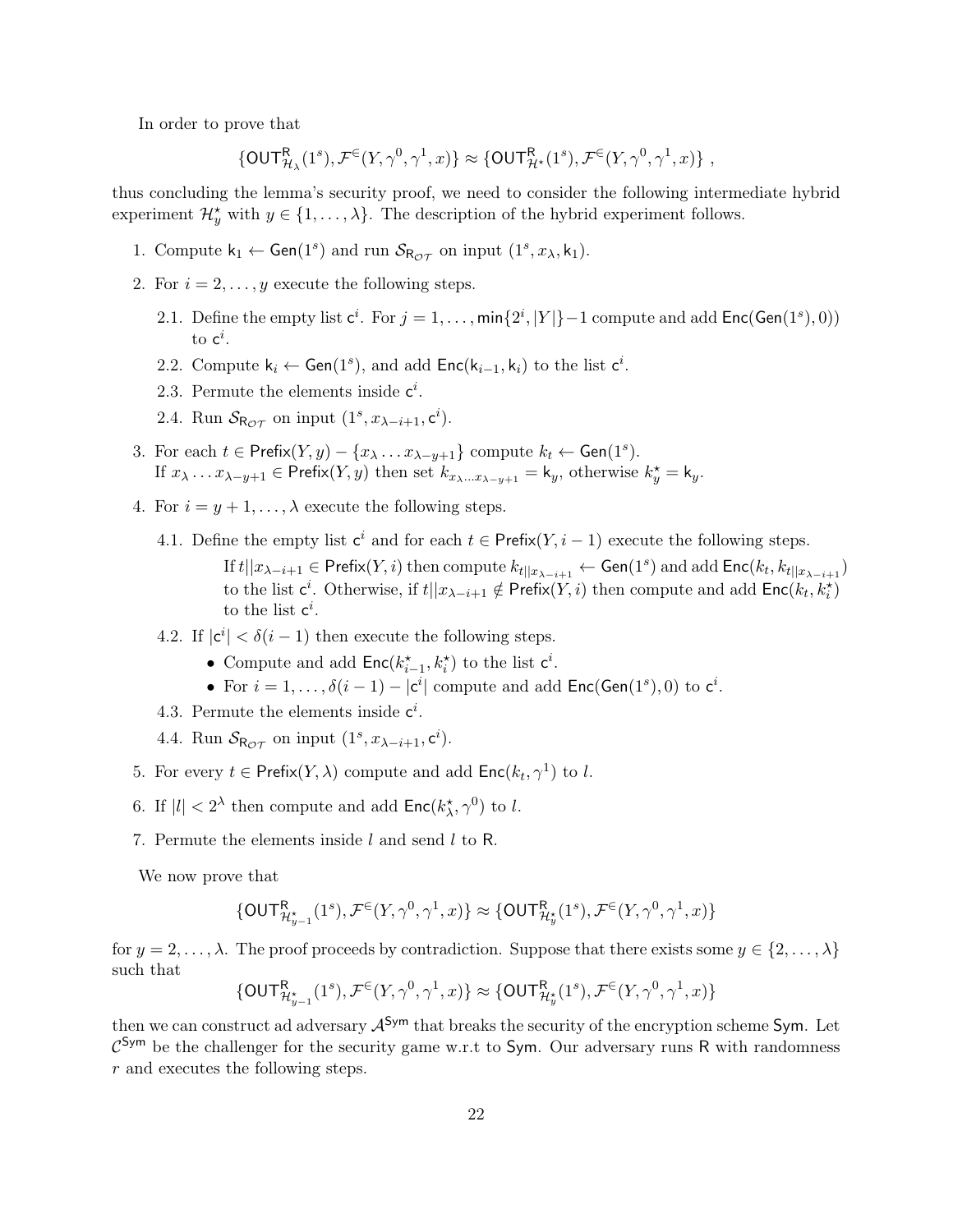- 1. Compute  $k_1 \leftarrow$  Gen(1<sup>s</sup>) and run  $\mathcal{S}_{\mathsf{R}_{\mathcal{OT}}}$  on input (1<sup>s</sup>,  $x_{\lambda}, k_1$ ).
- 2. For  $i = 2, \ldots, y 1$  execute the following steps.
	- 2.1. Define the empty list  $c^i$ . For  $j = 1, ..., min\{2^i, |Y|\}$  1 compute and add  $Enc(Gen(1^s), 0)$ to  $\mathsf{c}^i$ .
	- 2.2. Compute  $k_i \leftarrow Gen(1^s)$ , and add  $Enc(k_{i-1}, k_i)$  to the list  $c^i$ .
	- 2.3. Permute the elements inside  $c^i$ .
	- 2.4. Run  $S_{\mathsf{R}_{\mathcal{OT}}}$  on input  $(1^s, x_{\lambda-i+1}, \mathsf{c}^i)$ .
- 3. Define two empty lists  $m_0$  and  $m_1$  that will represent the challenge messages to be sent to  $\mathcal{C}^{\mathsf{Sym}}$  .
- 4. For each  $t \in \text{Prefix}(Y, y) \{x_{\lambda} \dots x_{\lambda-y+1}\}$  compute  $k_t \leftarrow \text{Gen}(1^s)$  and add it to the list  $\mathbf{m}_0$ .
- 5. For  $j = 1, \ldots, |\mathsf{Prefix}(Y, y) \{x_{\lambda} \ldots x_{\lambda-y+1}\}|$  compute and add 0 to  $\mathbf{m}_1$ .
- 6. Send the challenge messages to  $\mathcal{C}^{\mathsf{Sym}}$ .
- 7. Upon receiving the challenge ciphertext  $cx$ , set  $c^y = cx$
- 8. For  $j = 1, ..., min\{2^i, |Y|\} |\mathbf{cx}| 1$  compute and add  $Enc(Gen(1^s), 0))$  to  $c^i$ .
- 9. Compute  $k_y \leftarrow$  Gen(1<sup>s</sup>), and add Enc( $k_{y-1}, k_y$ ) to the list  $c^i$ .
- 10. Permute the elements inside  $c^i$ .
- 11. Run  $S_{\mathsf{R}_{\mathcal{OT}}}$  on input  $(1^s, x_{\lambda-i+1}, \mathsf{c}^i)$ .
- 12. If  $x_{\lambda} \dots x_{\lambda-y+1} \in \text{Prefix}(Y, y)$  then set  $k_{x_{\lambda} \dots x_{\lambda-y+1}} = \mathsf{k}_y$ , otherwise set  $k_y^* = \mathsf{k}_y$ .
- 13. For  $i = y + 1, \ldots, \lambda$  execute the following steps.
	- 13.1. Define the empty list  $c^i$  and for each  $t \in \text{Prefix}(Y, i-1)$  execute the following steps.
		- If  $t||x_{\lambda-i+1}\in \mathsf{Prefix}(Y,i)$  then compute  $k_{t||x_{\lambda-i+1}}\leftarrow \mathsf{Gen}(1^s)$  and add  $\mathsf{Enc}(k_t,k_{t||x_{\lambda-i+1}})$ to the list  $\mathsf{c}^i$ . Otherwise, if  $t||x_{\lambda-i+1} \notin \mathsf{Prefix}(Y,i)$  then compute and add  $\mathsf{Enc}(k_t, k_i^{\star})$ to the list  $c^i$ .
	- 13.2. If  $|c^i| < \delta(i-1)$  then execute the following steps.
		- Compute and add  $\mathsf{Enc}(k_{i-1}^{\star}, k_i^{\star})$  to the list  $c^i$ .
		- For  $i = 1, ..., \delta(i-1) |\mathbf{c}^i|$  compute and add  $\mathsf{Enc}(\mathsf{Gen}(1^s), 0)$  to  $\mathbf{c}^i$ .
	- 13.3. Permute the elements inside  $c^i$ .
	- 13.4. Run  $S_{\mathsf{R}_{\mathcal{OT}}}$  on input  $(1^s, x_{\lambda-i+1}, \mathsf{c}^i)$ .
- 14. For every  $t \in \text{Prefix}(Y, \lambda)$  compute and add  $\text{Enc}(k_t, \gamma^1)$  to l.
- 15. If  $|l| < 2^{\lambda}$  then compute and add  $\mathsf{Enc}(k_{\lambda}^*, \gamma^0)$  to l.
- 16. Permute the elements inside l and send l to R.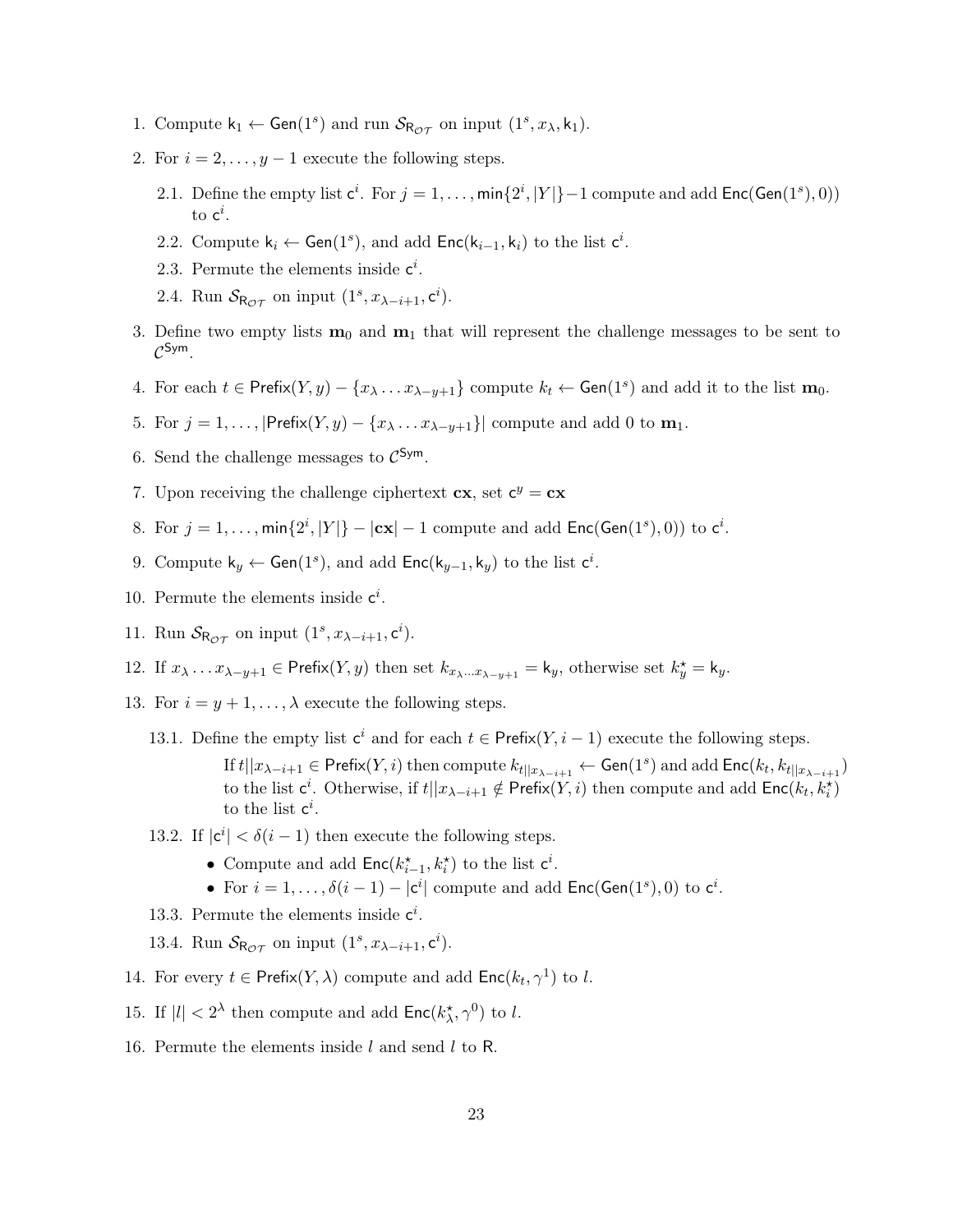This part of the security proof ends with the observation that if  $\mathcal{C}^{Sym}$  has used  $\mathbf{m}_0$  then the joint distribution of the view of R and  $\mathcal{F}^{\in}(Y,\gamma^{0},\gamma^{1},x)$  corresponds to  $\{\text{OUTR}_{\mathcal{H}_{y-1}^{*}}^{R}(1^{s}),\mathcal{F}^{\in}(Y,\gamma^{0},\gamma^{1},x)\},$ to  $\{\mathsf{OUT}_{\mathcal{H}_y^*}^{\mathsf{R}}(1^s), \mathcal{F}^{\in}(Y, \gamma^0, \gamma^1, x)\}$  otherwise.

Since the following two distributions coincide

$$
\{\mathsf{OUT}^\mathsf{R}_{\mathcal{H}_\lambda}(1^s),\mathcal{F}^\in(Y,\gamma^0,\gamma^1,x)\}=\{\mathsf{OUT}^\mathsf{R}_{\mathcal{H}_1^\star}(1^s),\mathcal{F}^\in(Y,\gamma^0,\gamma^1,x)\}
$$

the to complete the entire security proof we just need to prove that  $\{\text{OUT}^{\text{R}}_{\mathcal{H}^\star_{\lambda}}(1^s), \mathcal{F}^{\in}(Y, \gamma^0, \gamma^1, x)\} \approx$  $\{OUT_{\mathcal{H}^{\star}}^{R}(1^{s}), \mathcal{F}^{\in}(Y, \gamma^{0}, \gamma^{1}, x)\}.$  The indistinguishability between the two distributions can be proved by using arguments similar to the one used lately. That is, by proceedings by contradiction and constructing adversary that breaks the security of the encryption scheme Sym.  $\Box$ 

## <span id="page-23-0"></span>C Standard definitions

#### C.1 Computational indistinguishability definition

<span id="page-23-1"></span>**Definition 2** (Computational indistinguishability). Let  $X = \{X_s\}_{s\in\mathbb{N}}$  and  $Y = \{Y_s\}_{s\in\mathbb{N}}$  be ensembles, where  $X_s$  and  $Y_s$  are probability distribution over  $\{0,1\}^l$ , for some  $l = \text{poly}(s)$ . We say that  $X = \{X_s\}_{s \in \mathbb{N}}$  and  $Y = \{Y_s\}_{s \in \mathbb{N}}$  are computationally indistinguishable, denote  $X \approx Y$ , if for every ppt distinguisher D there exists a negligible function  $\nu$  such that for sufficiently large  $s \in \mathbb{N}$ ,

$$
\left|\text{Prob}(t \leftarrow X_s : \mathcal{D}(1^s, t) = 1) - \text{Prob}(t \leftarrow Y_s : \mathcal{D}(1^s, t) = 1)\right| < \nu(s).
$$

We note that in the usual case where  $|X_s| = \Omega(s)$  and s can be derived from a sample of  $X_s$ , it is possible to omit the auxiliary input 1<sup>s</sup>. In this paper we also use the definition of Statistical Indistinguishability. This definition is the same as Definition [2](#page-23-1) with the only difference that the distinguisher D is unbounded. In this case we use  $X \equiv Y$  to denote that two ensembles are statistically indistinguishable.

#### C.2 Two party computation

A two-party protocol problem is cast by specifying a random process that maps pairs of inputs to pairs of outputs (one for each party). We refer to such a process as a functionality and denote it as  $F = (F_1, F_2)$ . That is, for every pair of inputs  $x, y \in \{0, 1\}^s$ , the output-pair is a random variable  $(F_1(x, y), F_2(x, y))$  ranging over pairs of strings. The first party (with input x) wishes to obtain  $F_1(x, y)$  and the second party (with input y) wishes to obtain  $F_2(x, y)$ . We often denote such a functionality by  $(x, y) \rightarrow (F_1(x, y), F_2(x, y))$ .

Let  $F = (F_1, F_2)$  be a probabilistic polynomial-time functionality and let  $\Pi = (P_1, P_2)$  be a two-party protocol for computing  $F$  where  $P_1$  and  $P_2$  denote the two parties. The view of the party  $P_i$  ( $i \in \{1,2\}$ ) during an execution of  $\Pi$  on  $(x, y)$  and security parameter s is denoted by view $_{P_i}^{\Pi}(x,y,1^s)$ .

The output of the party  $P_i$   $(i \in \{1,2\})$  during an execution of  $\Pi$  on  $(x, y)$  and security parameter s is denoted by **output**  $P_i(1^s, x, y)$  and can be computed from its own view of the execution. We denote the joint output of both parties by  $\mathsf{output}^\Pi_{}(1^s,x,y) = (\mathsf{output}^\Pi_{P_1} (1^s,x,y), \mathsf{output}^\Pi_{P_2} (1^s,x,y)).$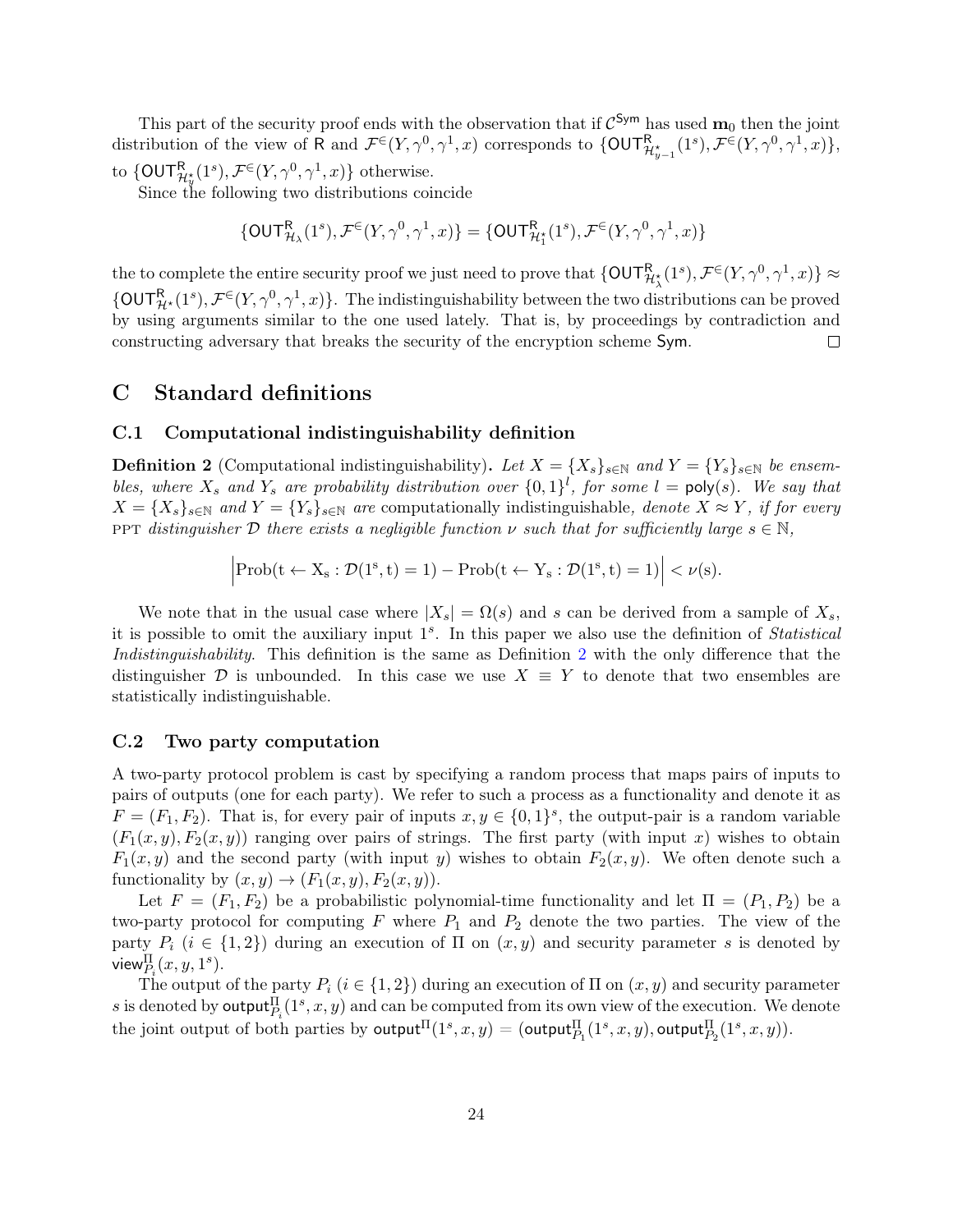<span id="page-24-0"></span>**Definition 3** (Secure two-party computation [\[HL10\]](#page-26-2)). Let  $F = (F_1, F_2)$  be a functionality. We say that  $\Pi$  securely computes  $F$  in the presence of static semi-honest adversaries if there exist probabilistic polynomial-time algorithms  $\mathcal{S}_{P_1}$  and  $\mathcal{S}_{P_2}$  called simulators, such that

$$
\{(\mathcal{S}_{P_1}(1^s,x,F_1(x,y)),F(x,y))\}_{\{x,y,s\}}\approx\{\text{view}^{\Pi}_{P_1}(1^s,x,y),\text{output}^{\Pi}(1^sx,y)\}_{\{x,y,s\}}
$$

and

$$
\{(\mathcal{S}_{P_2}(1^s,y,F_2(x,y)),F(x,y))\}_{\{x,y,s\}}\approx\{\mathsf{view}_{P_2}^\Pi(1^s,x,y),\mathsf{output}^\Pi(1^s,x,y)\}_{\{x,y,s\}}
$$

where  $x, y \in \{0,1\}^*$  such that  $|x| = |y|$ , and  $s \in \mathbb{N}$ .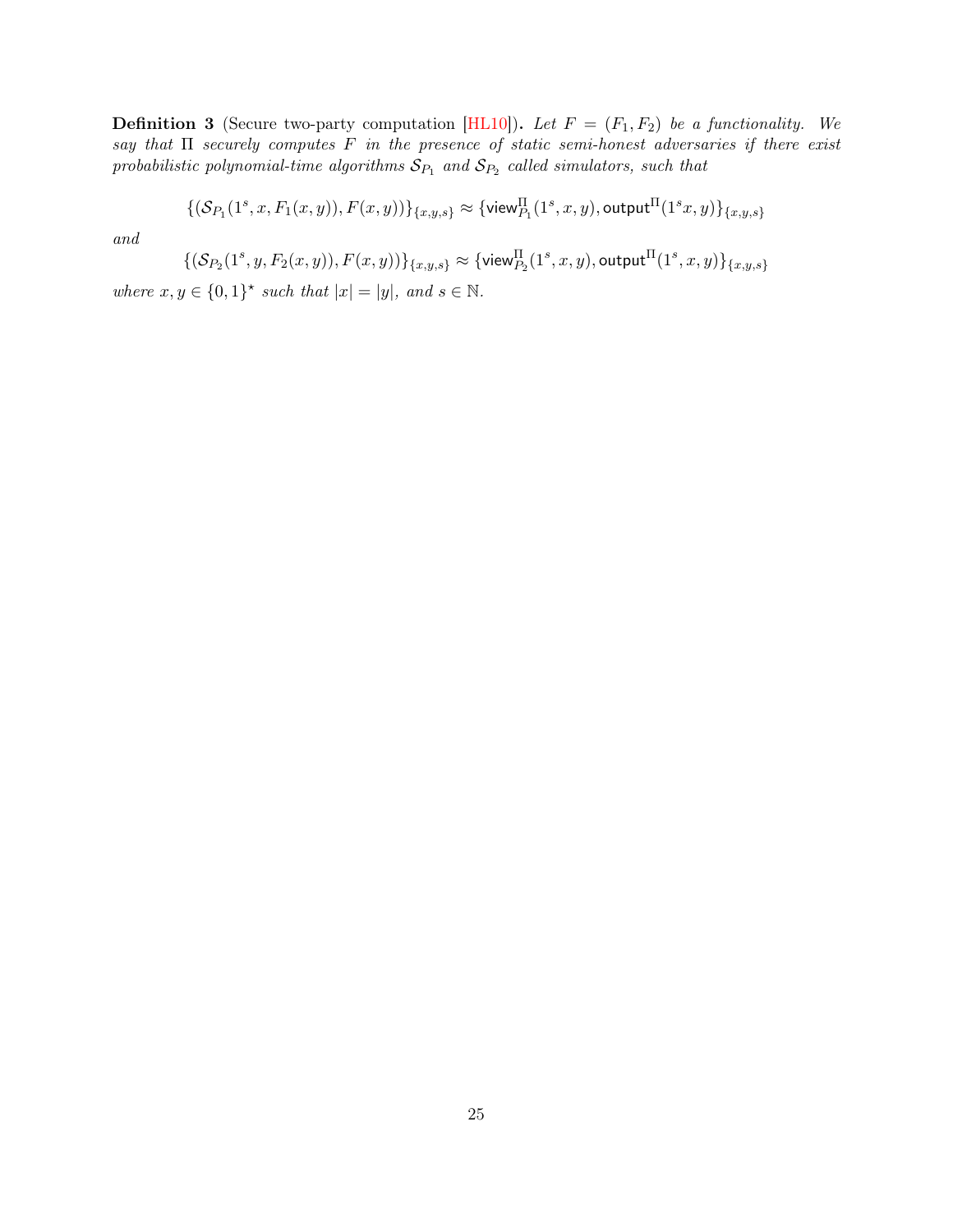## References

- [ALSZ13] Gilad Asharov, Yehuda Lindell, Thomas Schneider, and Michael Zohner. More efficient oblivious transfer and extensions for faster secure computation. In 2013 ACM SIGSAC Conference on Computer and Communications Security, CCS'13, Berlin, Germany, November 4-8, 2013, pages 535–548, 2013.
- [ALSZ15] Gilad Asharov, Yehuda Lindell, Thomas Schneider, and Michael Zohner. More efficient oblivious transfer extensions with security for malicious adversaries. In Advances in Cryptology - EUROCRYPT 2015 - 34th Annual International Conference on the Theory and Applications of Cryptographic Techniques, Sofia, Bulgaria, April 26-30, 2015, Proceedings, Part I, pages 673–701, 2015.
- [BBC+11] Pierre Baldi, Roberta Baronio, Emiliano De Cristofaro, Paolo Gasti, and Gene Tsudik. Countering GATTACA: efficient and secure testing of fully-sequenced human genomes. In Proceedings of the 18th ACM Conference on Computer and Communications Security, CCS 2011, Chicago, Illinois, USA, October 17-21, 2011, pages 691–702, 2011.
- <span id="page-25-1"></span>[BMR90] Donald Beaver, Silvio Micali, and Phillip Rogaway. The round complexity of secure protocols (extended abstract). In Proceedings of the 22nd Annual ACM Symposium on Theory of Computing, May 13-17, 1990, Baltimore, Maryland, USA, pages 503–513, 1990.
- [CGN98] Benny Chor, Niv Gilboa, and Moni Naor. Private information retrieval by keywords. IACR Cryptology ePrint Archive, 1998:3, 1998. Appeared in the THEORY OF CRYP-TOGRAPHY LIBRARY.
- <span id="page-25-0"></span>[CLR17] Hao Chen, Kim Laine, and Peter Rindal. Fast private set intersection from homomorphic encryption. In Bhavani M. Thuraisingham, David Evans, Tal Malkin, and Dongyan Xu, editors, Proceedings of the 2017 ACM SIGSAC Conference on Computer and Communications Security, CCS 2017, Dallas, TX, USA, October 30 - November 03, 2017, pages 1243–1255. ACM, 2017.
- [CT10] Emiliano De Cristofaro and Gene Tsudik. Practical private set intersection protocols with linear complexity. In Financial Cryptography and Data Security, 14th International Conference, FC 2010, Tenerife, Canary Islands, January 25-28, 2010, Revised Selected Papers, pages 143–159, 2010.
- [CT12] Emiliano De Cristofaro and Gene Tsudik. Experimenting with fast private set intersection. In Trust and Trustworthy Computing - 5th International Conference, TRUST 2012, Vienna, Austria, June 13-15, 2012. Proceedings, pages 55–73, 2012.
- [DNT12] Morten Dahl, Chao Ning, and Tomas Toft. On secure two-party integer division. In Financial Cryptography and Data Security - 16th International Conference, FC 2012, Kralendijk, Bonaire, Februray 27-March 2, 2012, Revised Selected Papers, pages 164– 178, 2012.
- [FIPR05] Michael J. Freedman, Yuval Ishai, Benny Pinkas, and Omer Reingold. Keyword search and oblivious pseudorandom functions. In Theory of Cryptography, Second Theory of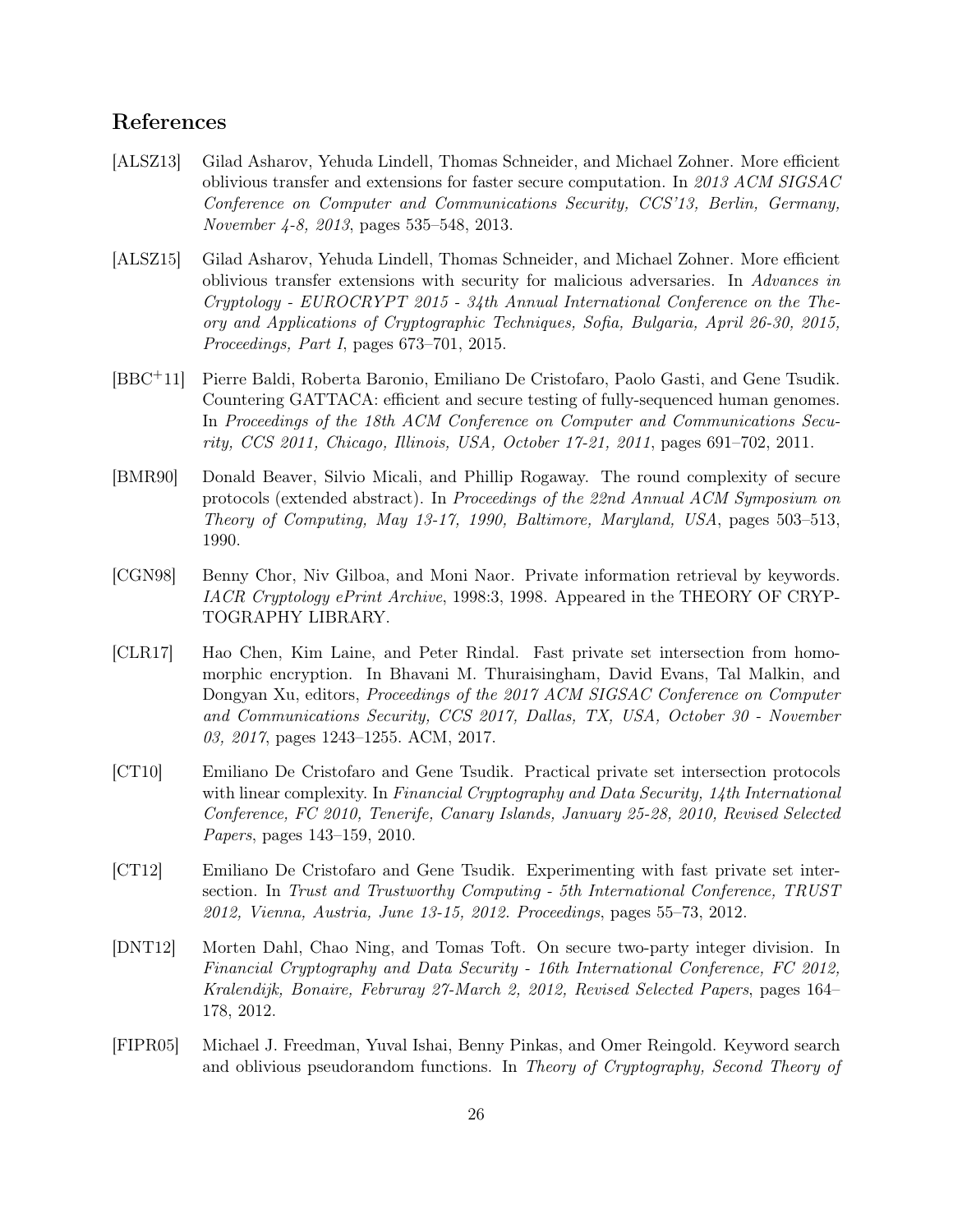Cryptography Conference, TCC 2005, Cambridge, MA, USA, February 10-12, 2005, Proceedings, pages 303–324, 2005.

- <span id="page-26-1"></span>[FNO18] Brett Hemenway Falk, Daniel Noble, and Rafail Ostrovsky. Private set intersection with linear communication from general assumptions. IACR Cryptology ePrint Archive, 2018:238, 2018.
- [FNP04] Michael J. Freedman, Kobbi Nissim, and Benny Pinkas. Efficient private matching and set intersection. In Advances in Cryptology - EUROCRYPT 2004, International Conference on the Theory and Applications of Cryptographic Techniques, Interlaken, Switzerland, May 2-6, 2004, Proceedings, pages 1–19, 2004.
- [GMW87] Oded Goldreich, Silvio Micali, and Avi Wigderson. How to play any mental game or A completeness theorem for protocols with honest majority. In Proceedings of the 19th Annual ACM Symposium on Theory of Computing, 1987, New York, New York, USA, pages 218–229, 1987.
- [GSV07] Juan A. Garay, Berry Schoenmakers, and José Villegas. Practical and secure solutions for integer comparison. In Public Key Cryptography - PKC 2007, 10th International Conference on Practice and Theory in Public-Key Cryptography, Beijing, China, April 16-20, 2007, Proceedings, pages 330–342, 2007.
- [HEK12] Yan Huang, David Evans, and Jonathan Katz. Private set intersection: Are garbled circuits better than custom protocols? In 19th Annual Network and Distributed System Security Symposium, NDSS 2012, San Diego, California, USA, February 5-8, 2012, 2012.
- [HL08] Carmit Hazay and Yehuda Lindell. Efficient protocols for set intersection and pattern matching with security against malicious and covert adversaries. In Theory of Cryptography, Fifth Theory of Cryptography Conference, TCC 2008, New York, USA, March 19-21, 2008., pages 155–175, 2008.
- <span id="page-26-2"></span>[HL10] Carmit Hazay and Yehuda Lindell. Efficient Secure Two-Party Protocols - Techniques and Constructions. Information Security and Cryptography. Springer, 2010.
- [HOS17] Per Hallgren, Claudio Orlandi, and Andrei Sabelfeld. Privatepool: Privacy-preserving ridesharing. In IEEE 30th Computer Security Foundations Symposium, CSF 2017, Santa Barbara, CA, USA, August 21-25, 2017, pages 276–291, 2017.
- [HV17] Carmit Hazay and Muthuramakrishnan Venkitasubramaniam. Scalable multi-party private set-intersection. In Public-Key Cryptography - PKC 2017 - 20th IACR International Conference on Practice and Theory in Public-Key Cryptography, Amsterdam, The Netherlands, March 28-31, 2017, Proceedings, Part I, pages 175–203, 2017.
- <span id="page-26-0"></span>[IKN+17] Mihaela Ion, Ben Kreuter, Erhan Nergiz, Sarvar Patel, Shobhit Saxena, Karn Seth, David Shanahan, and Moti Yung. Private intersection-sum protocol with applications to attributing aggregate ad conversions. Cryptology ePrint Archive, Report 2017/738, 2017. <http://eprint.iacr.org/2017/738>.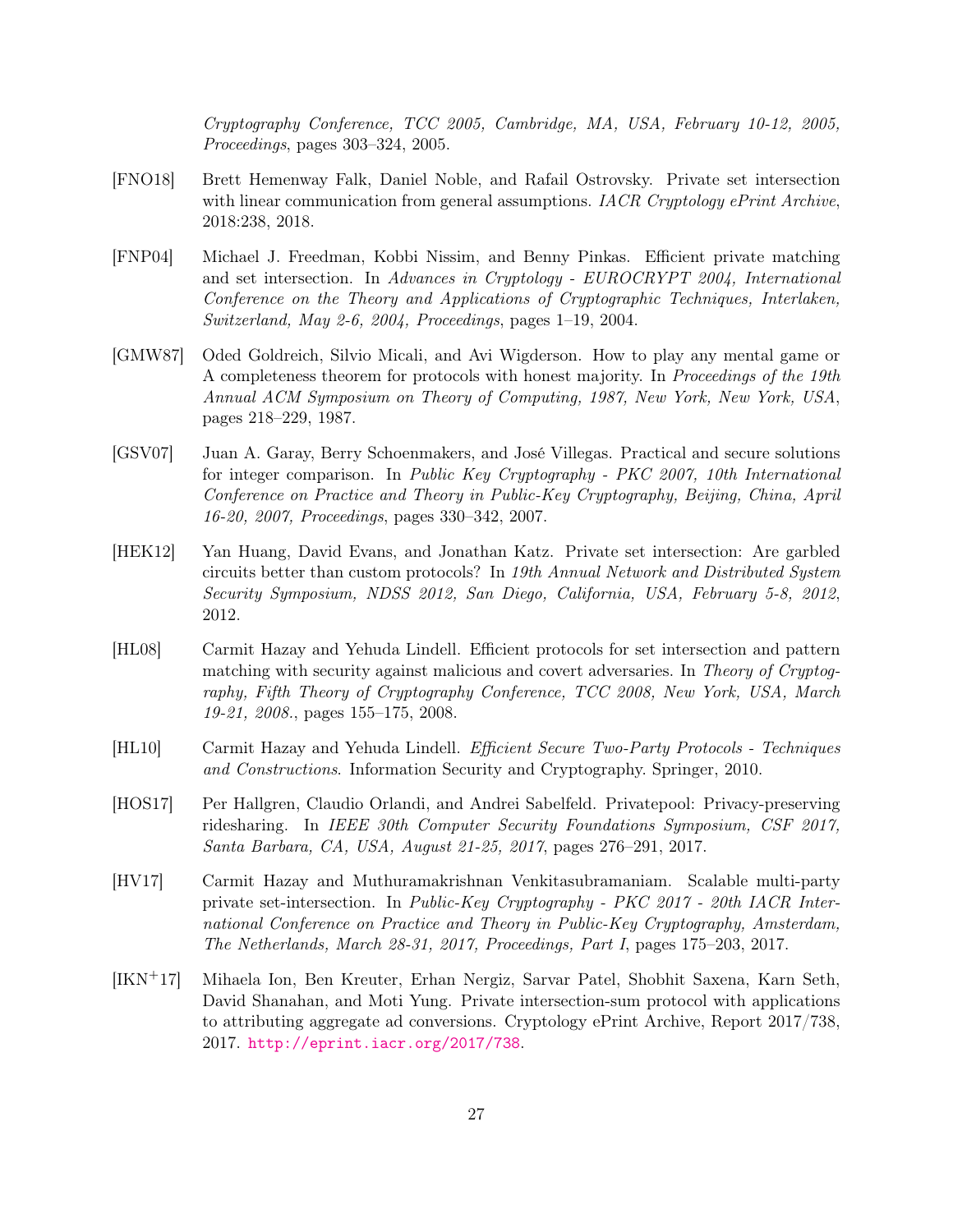- [IKNP03] Yuval Ishai, Joe Kilian, Kobbi Nissim, and Erez Petrank. Extending oblivious transfers efficiently. In Advances in Cryptology - CRYPTO 2003, 23rd Annual International Cryptology Conference, Santa Barbara, California, USA, August 17-21, 2003, Proceedings, pages 145–161, 2003.
- [IP07] Yuval Ishai and Anat Paskin. Evaluating branching programs on encrypted data. In Theory of Cryptography, 4th Theory of Cryptography Conference, TCC 2007, Amsterdam, The Netherlands, February 21-24, 2007, Proceedings, pages 575–594, 2007.
- [JL10] Stanislaw Jarecki and Xiaomin Liu. Fast secure computation of set intersection. In Security and Cryptography for Networks, 7th International Conference, SCN 2010, Amalfi, Italy, September 13-15, 2010. Proceedings, pages 418–435, 2010.
- [KK13] Vladimir Kolesnikov and Ranjit Kumaresan. Improved OT extension for transferring short secrets. In Advances in Cryptology - CRYPTO 2013 - 33rd Annual Cryptology Conference, Santa Barbara, CA, USA, August 18-22, 2013. Proceedings, Part II, pages 54–70, 2013.
- [KKRT16] Vladimir Kolesnikov, Ranjit Kumaresan, Mike Rosulek, and Ni Trieu. Efficient batched oblivious PRF with applications to private set intersection. In Proceedings of the 2016 ACM SIGSAC Conference on Computer and Communications Security, Vienna, Austria, October 24-28, 2016, pages 818–829, 2016.
- [KMRS14] Seny Kamara, Payman Mohassel, Mariana Raykova, and Seyed Saeed Sadeghian. Scaling private set intersection to billion-element sets. In Financial Cryptography and Data Security - 18th International Conference, FC 2014, Christ Church, Barbados, March 3-7, 2014, Revised Selected Papers, pages 195–215, 2014.
- [KOS15] Marcel Keller, Emmanuela Orsini, and Peter Scholl. Actively secure OT extension with optimal overhead. In Advances in Cryptology - CRYPTO 2015 - 35th Annual Cryptology Conference, Santa Barbara, CA, USA, August 16-20, 2015, Proceedings, Part I, pages 724–741, 2015.
- <span id="page-27-0"></span>[LP09] Yehuda Lindell and Benny Pinkas. A proof of security of yao's protocol for two-party computation. J. Cryptology, 22(2):161–188, 2009.
- [LT13] Helger Lipmaa and Tomas Toft. Secure equality and greater-than tests with sublinear online complexity. In Automata, Languages, and Programming - 40th International Colloquium, ICALP 2013, Riga, Latvia, July 8-12, 2013, Proceedings, Part II, pages 645–656, 2013.
- [Mea86] Catherine A. Meadows. A more efficient cryptographic matchmaking protocol for use in the absence of a continuously available third party. In Proceedings of the 1986 IEEE Symposium on Security and Privacy, Oakland, California, USA, April 7-9, 1986, pages 134–137, 1986.
- [MN12] Payman Mohassel and Salman Niksefat. Oblivious decision programs from oblivious transfer: Efficient reductions. In Financial Cryptography and Data Security - 16th International Conference, FC 2012, Kralendijk, Bonaire, Februray 27-March 2, 2012, Revised Selected Papers, pages 269–284, 2012.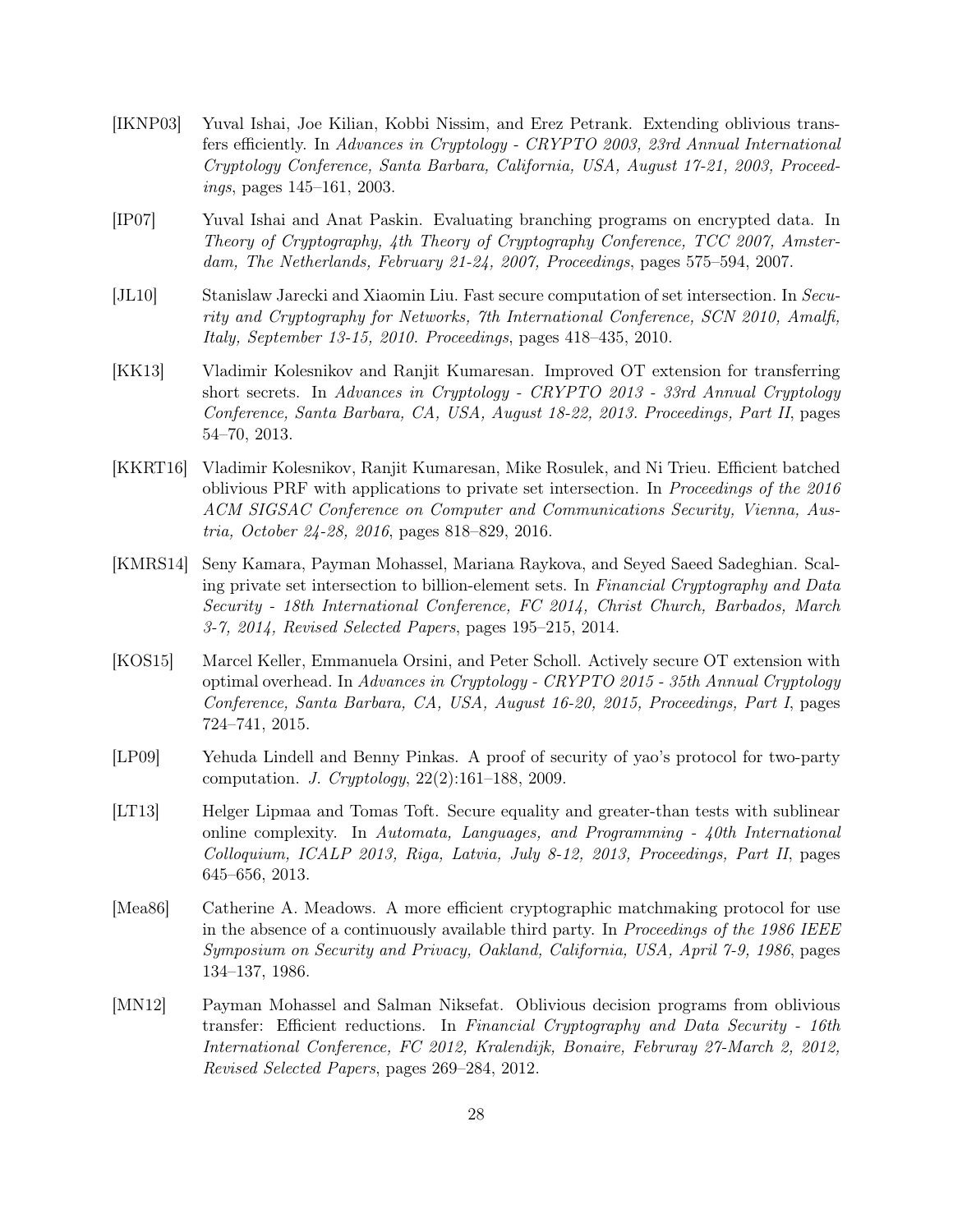- [NMH+10] Shishir Nagaraja, Prateek Mittal, Chi-Yao Hong, Matthew Caesar, and Nikita Borisov. Botgrep: Finding P2P bots with structured graph analysis. In 19th USENIX Security Symposium, Washington, DC, USA, August 11-13, 2010, Proceedings, pages 95–110, 2010.
- [OOS17] Michele Orrù, Emmanuela Orsini, and Peter Scholl. Actively secure 1-out-of-n OT extension with application to private set intersection. In Topics in Cryptology - CT-RSA 2017 - The Cryptographers' Track at the RSA Conference 2017, San Francisco, CA, USA, February 14-17, 2017, Proceedings, pages 381–396, 2017.
- [PSSZ15] Benny Pinkas, Thomas Schneider, Gil Segev, and Michael Zohner. Phasing: Private set intersection using permutation-based hashing. In 24th USENIX Security Symposium, USENIX Security 15, Washington, D.C., USA, August 12-14, 2015., pages 515–530, 2015.
- <span id="page-28-0"></span>[PSWW18] Benny Pinkas, Thomas Schneider, Christian Weinert, and Udi Wieder. Efficient circuitbased PSI via cuckoo hashing. In Jesper Buus Nielsen and Vincent Rijmen, editors, Advances in Cryptology - EUROCRYPT 2018 - 37th Annual International Conference on the Theory and Applications of Cryptographic Techniques, Tel Aviv, Israel, April 29 - May 3, 2018 Proceedings, Part III, volume 10822 of Lecture Notes in Computer Science, pages 125–157. Springer, 2018.
- [PSZ14] Benny Pinkas, Thomas Schneider, and Michael Zohner. Faster private set intersection based on OT extension. In Proceedings of the 23rd USENIX Security Symposium, San Diego, CA, USA, August 20-22, 2014., pages 797–812, 2014.
- <span id="page-28-2"></span>[PSZ16] Benny Pinkas, Thomas Schneider, and Michael Zohner. Scalable private set intersection based on ot extension. Cryptology ePrint Archive, Report 2016/930, 2016. <http://eprint.iacr.org/2016/930>.
- [RR17a] Peter Rindal and Mike Rosulek. Improved private set intersection against malicious adversaries. In Advances in Cryptology - EUROCRYPT 2017 - 36th Annual International Conference on the Theory and Applications of Cryptographic Techniques, Paris, France, April 30 - May 4, 2017, Proceedings, Part I, pages 235–259, 2017.
- <span id="page-28-1"></span>[RR17b] Peter Rindal and Mike Rosulek. Malicious-secure private set intersection via dual execution. In Bhavani M. Thuraisingham, David Evans, Tal Malkin, and Dongyan Xu, editors, Proceedings of the 2017 ACM SIGSAC Conference on Computer and Communications Security, CCS 2017, Dallas, TX, USA, October 30 - November 03, 2017, pages 1229–1242. ACM, 2017.
- [Sha80] Adi Shamir. On the power of commutativity in cryptography. In Automata, Languages and Programming, 7th Colloquium, Noordweijkerhout, The Netherland, July 14- 18, 1980, Proceedings, pages 582–595, 1980.
- <span id="page-28-3"></span> $[T+07]$  Tomas Toft et al. Primitives and applications for multi-party computation. PhD Thesis, University of Aarhus, Denmark, 2007.